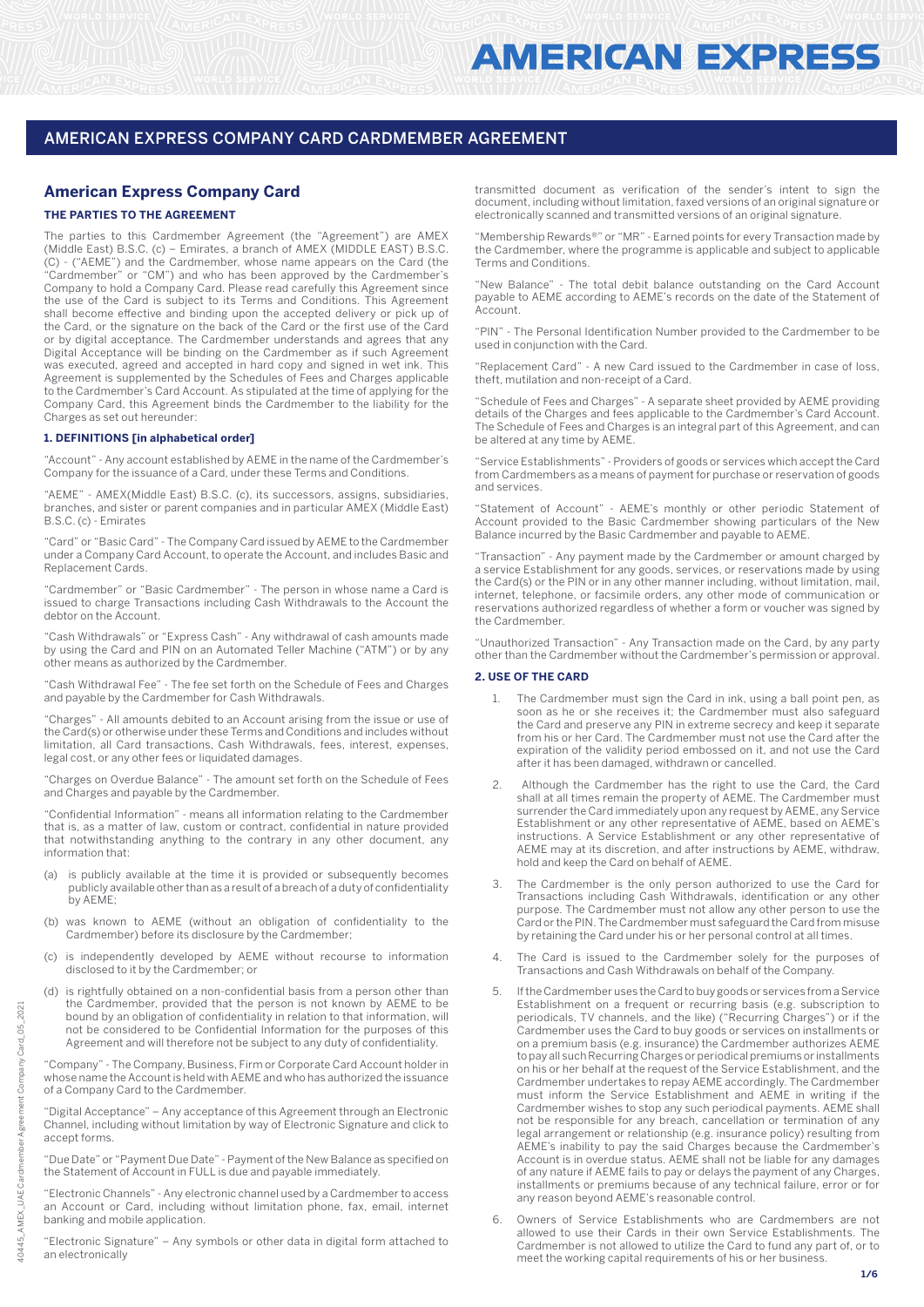- 7. The Cardmember is solely liable for all amounts due on the Account and for all Charges incurred on the Card.
- 8. The Cardmember is not entitled to use the Card to withdraw or extract cash in Service Establishments, and shall only use the Card to purchase goods or services.
- 9. The Cardmember shall not use the Card as payment for any illegal or unlawful purchases or services and is responsible for any use that is in violation of any local or other laws and regulations. The Cardmember further agrees to indemnify AEME for any action whatsoever that may arise as a result of such Transactions.
- 10. The Cardmember and Company expressly authorize AEME to use the information provided by the Cardmember for AEME's targeted promotional activities including without limitation, promotional activities conducted in conjunction with third parties selected by AEME, for third party researches and surveys, in accordance with the limitations of the applicable laws.
- 11. The Cardmember agrees to follow the Card activation procedures laid down by AEME from time to time and shall also be subject to any identity checks and verifications by AEME and or any third parties (e.g. credit bureaus, government agencies, Service Establishments, etc).
- All Charges will be debited to the Account in the billing currency (i.e. USD). Any Transactions that are effected in currencies other than the billing currency will be debited to the Account after conversion as set forth in Clause 4.

## **3. THE ACCOUNT**

- 1. AEME is fully authorized to manage and operate the Card Account and to debit all Charges, Transactions made on the Card, fees and other amounts for all of which the Cardmember shall be liable. The Cardmember irrevocably undertakes and promises to pay to AEME all Charges and amounts debited to or outstanding on the Card Account whether or not a record of the Charge or Transaction has been issued and or signed at the Service Establishment.
- 2. Except for what is provided under Clauses 9 and 14 of this Agreement, the Cardmember acknowledges and agrees that all Charges debited at any time by AEME to his or her Card Account are true and accurate. The Cardmember also acknowledges that all records and data maintained by AEME on microfilm or in any printed or electronic form in connection with the Transactions, Charges, Card or Card Account are true, accurate and complete and may be used in any court of law as conclusive evidence which may not be disputed or challenged in any manner.
- 3. AEME may, at its ultimate discretion, refuse any request for authorization and may decline any Transaction including Cash Withdrawals regardless of the reason and without giving any notice to the Cardmember. Also, AEME may not be liable to provide or process authorization for any Transaction due to technical failures or any other reason of similar nature. In both circumstances and in any other similar situation, AEME is not liable whether directly or indirectly for any damages of any nature including monetary, liquidated, punitive or consequential damages which the Cardmember may sustain as a result of any unsuccessful, uncompleted or declined Transaction.
- 4. The Cardmember promises to pay AEME for debits made on the Cardmember's Account for purchases and all other amounts owed to AEME under the Terms and Conditions of this Agreement.
- If the Card Account is on direct debit with the Cardmember's bank, the bank will receive a monthly summary of Charges and will use the summary to directly debit the Cardmember account. The Cardmember remains liable as in Clause 2(7) above.

#### **4. FOREIGN CHARGES**

All Transactions including Cash Withdrawals incurred in a currency other than US\$ will be converted into US\$. The conversion will take place on the date the Charge is processed by AEME, which may not be the same date on which the Cardmember made his/her Charge as it depends on when the Charge was submitted to AEME. Unless a specific rate is required by applicable law, the Cardmember understands and agrees that the American Express treasury system will use conversion rates based on wholesale exchange rates that it selects from customary industry sources on the business day prior to the processing date or the most recent wholesale exchange rate available, increased by a single Conversion Processing Fee as specified in the Schedule of Fees and Charges. If Charges are converted by third parties prior to being submitted to AEME, any conversions made by those third parties will be at rates selected by them.

### **5. CARD FEES**

1. An annual NON-REFUNDABLE Membership Fee for holding and operating the Card Account of the Card ("Annual Membership Fee") will be charged to the Account, as specified in the Schedule of Fees and Charges. The Cardmember agrees to pay the Annual Membership Fee and authorizes AEME to debit it directly to the Cardmember's Account. The Annual Membership Fee once paid will not be refunded to the Cardmember, in whole or in part, under any circumstances.

- 2. AEME, unless prohibited by applicable law, shall at all times have the right to vary and amend at its sole discretion, the Terms and Conditions of the payment of all fees and Charges applicable to the Card and the amount of such fee(s) and Charges and shall have the right to change, increase or decrease any fee applicable to the Card, Account or Cardmember, including, but not limited to, Annual and Renewal Membership Fee, Charges on Overdue Balance, Cash Withdrawal Fee, Dishonored Cheque Fee, Direct Debit Rejection Fee and any other fee or Charge whether mentioned or not in this Agreement or in the Schedule of Fees and Charges. The Cardmember will be informed of any such variations and amendments in a manner that AEME deems appropriate.
- 3. If the Cardmember does not agree to any of the variations and amendments, the Cardmember must immediately surrender the Card cut in half to AEME accompanied with a written request of the termination of this Agreement.
- The use of the Card by the Cardmember to obtain a Cash Withdrawal shall be deemed to constitute the agreement of the Cardmember to pay a Transaction Fee on each Cash Withdrawal, as detailed in Clause 5(5).
- 5. A Cash Withdrawal Transaction Fee, as indicated in the Schedule of Fees and Charges, shall be assessed on the amount of each Cash Withdrawal and charged to the Card Account.

## **6. STATEMENTS OF ACCOUNTS & PAYMENTS**

AEME will send regular monthly statements to the Cardmember providing details of the monthly Transactions and amounts due on the Card Account ("Statement of Account"). Each Statement of Account will specify the "New Balance". Payment of the New Balance as specified on the Statement of Account in FULL is due and payable immediately.

- Settlement of the Cardmember monthly balances are governed by the following procedures:
	- i) All Charges are due for payment in FULL immediately on receipt of the Statement of Account. The Cardmember must contact AEME immediately if he or she does not receive the Statement of Account on the expected date.
	- ii) The Cardmember must pay AEME in the billing currency. However, any payment made in another currency, if accepted by AEME, is converted into the Cardmember's billing currency. This may delay the credit to the Cardmember's Card Account and the Cardmember may be charged conversion costs or costs in collecting such payments from the bank.
	- iii) AEME may, at its sole discretion, accept late or partial payment described as being payment in full or payment in settlement of a dispute. But in doing so, AEME does not waive or consent to vary any of AEME's rights under this Agreement or under the law.
- iv) AEME may charge the Cardmember on Charges on overdue balances monthly as specified in the Schedule of Fees and Charges. The said Charges will appear on the Statement of Account with the message "Charge On Overdue Balance".
	- 2. If the Cardmember is on a direct debit arrangement with the Cardmember's bank, settlement of the monthly balances is governed by the following procedures:
		- i) The financial institution with which the direct debit arrangement is set up will be advised monthly by AEME of the total Card Charges.
- ii) The financial institution will automatically pay the Card Charges in full on the Cardmember's behalf by debiting the Cardmember's bank account within 20 days from the day the said bank receives the Card Summary of Charges, provided there are sufficient funds in the said bank account to cover the amount due.
	- iii) The Cardmember will receive, under separate cover, a monthly statement showing the Charges for which the Cardmember's financial institution account will be debited.
	- iv) According to the Agreement between AEME and the participating Card financial institutions, the Cardmember Card account may be automatically cancelled if the Card Charges are returned unpaid by the Cardmember's financial institution and AEME reserves the right to levy a minimum Charge as specified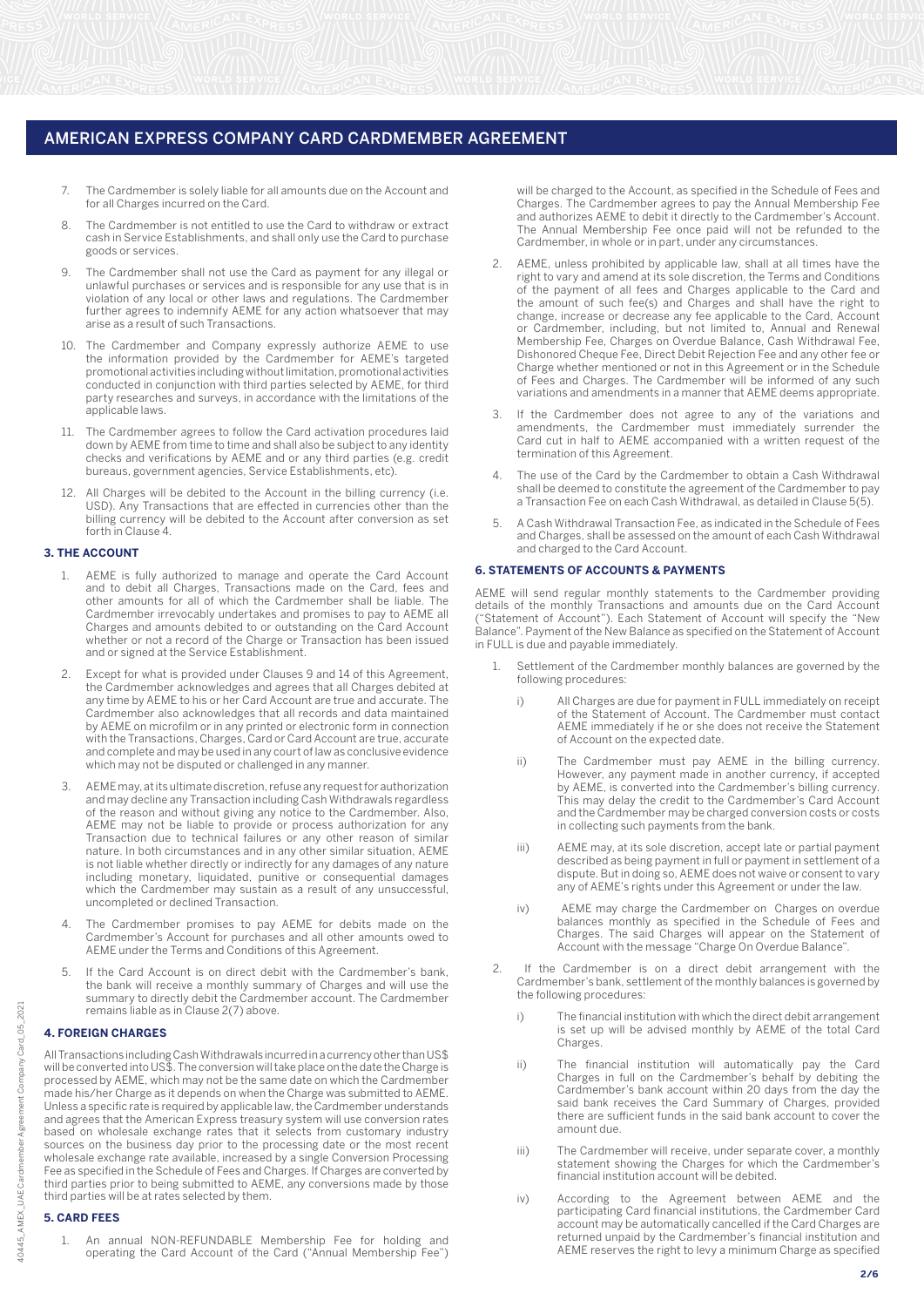in the Schedule of Fees and Charges for each Charge so returned unpaid. AEME shall not be liable for any direct or consequential loss or damage whatsoever that may arise as a result of such cancellation.

- v) If the Cardmember Card Charges are returned unpaid by the Cardmember's financial institution, resulting in the cancellation of the Cardmember account, AEME may, at its discretion, accept late or partial payment described as being payment in full, or payment in settlement of a dispute. But in doing so, AEME does not waive, or consent to vary any of AEME's rights under this Agreement or under the law.
- vi) If the Cardmember Card Charges are returned unpaid by the Cardmember's financial institution resulting in the cancellation of the Cardmember Account, AEME may assess Overdue Balance Charges as indicated in the Schedule of Fees and Charges.
- 3. If the Cardmember is the sole proprietor of a Service Establishment (according to AEME's records), the Cardmember hereby authorizes AEME to stop payments made payable to the Cardmember or to his Service Establishment should the Card Account become overdue for any amount.
- 4. All payments by the Cardmember to AEME shall be made net of any taxes, withholdings, fees, levies or other deductions.
- 5. If payment from the Cardmember to AEME is made either by cheque or through a direct debit, AEME will charge the Card Account a fee as per the Schedule of Fees and Charges, if the cheque or direct debit is dishonored or not paid for any reason whatsoever, in addition to any other relevant costs that AEME may incur. The Cardmember shall be fully liable for all legal consequences of issuing a dishonored cheque, whether civil or criminal. It is the Cardmember's sole responsibility to clear any issues and Charges related to direct debit directly with the bank with which the Cardmember has the said direct debit arrangement. The Cardmember shall also be liable for any costs which AEME may have to incur in recovering any overdue payments from the Cardmember. This includes all legal fees and costs that AEME may incur in using any third parties, such as lawyers or collection agents, in addition to all costs which these third parties may incur while trying to recover any overdue or amounts outstanding on the Account on behalf of AEME. If the Cardmember fails to make a payment in full, immediately upon receiving the Statement of Account, the Cardmember agrees and acknowledges that AEME may debit the Card Account with any of the abovementioned costs or fees. The Cardmember further agrees and undertakes to indemnify AEME for any action whatsoever that may arise accordingly.
- The Cardmember undertakes to promptly notify AEME in writing of any change in billing address and contact numbers. The Cardmember also undertakes to provide AEME with copies of renewed or changed identification documents i.e.,Passport, CPR, Civil ID, Personal Identification Card, etc, as soon as there are any changes in any of them.
- 7. If the Cardmember pays to AEME any amount which is in excess of the New Balance of the Card, AEME retains the right as it deems necessary, to verify the reasons for such excess payments and accordingly to process or not to process such payments and to return the payments to the Cardmember's account.

## **7. FINANCIAL INSTITUTION SERVICES**

(applicable to Cards on direct debit arrangement through participating Institutions)

- 1. Credit arrangements and other Financial Institution services are not governed by this Agreement. They are subject to separate arrangements between the Cardmember and the financial institution.
- 2. The Cardmember's financial institution is entirely responsible for the continuation of the Cardmember's line of credit; if the financial institution decides to suspend it or reduce it, AEME may, at its discretion, continue to allow the Cardmember to use the said Card, or cancel the Cardmember Account.

#### **8. MEMBERSHIP REWARDS**

- Cardmembers have the option to enroll into Membership Rewards. An annual fee, as specified in the Schedule of Fees and Charges, is applicable upon enrollment.
- 2. Membership Rewards points have no expiration date as long as the Cardmember maintains a Membership Rewards Account with an eligible, enrolled Card.
- There is no limit to the number of points a Cardmember can earn.
- 4. Points accrued for any given contractual year will be carried forward on

each enrollment date anniversary, provided all other conditions set by AEME have been met by the Cardmember.

- 5. Points accrued in any Account do not constitute property of the Cardmember and are not transferable or redeemable in cash.
- 6. AEME reserves the right to add to and or change the Membership Rewards programme ("programme") Terms & Conditions at any time. This means, for example, that AEME may change the number of points earned for spending, or the number of points required to redeem rewards, impose caps and or fees on earning and or redeeming points, introduce, or increase the annual and or other program fees and or cancel rewards. In addition, AEME reserve the right to terminate the programme with three months' prior notice. During the three-month notice period, AEME may change or cancel some or all of the thencurrent rewards. The Cardmember's right to earn points and redeem accumulated points will terminate three months after AEME gives the Cardmember this notice.
- 7. If the Card Account is in overdue or delinquent status and not on a good standing (including because of death, bankruptcy or insolvency, default, cancellation, or other), the Cardmember's enrollment in the programme will be canceled and the Membership Rewards points accrued on said Account will be forfeited.
- 8. Other Terms and Conditions may apply.

## **9. QUERIES OR COMPLAINTS**

- If the Cardmember has any queries about any of the Charges or Transactions which appear in any Statement of Account, the Cardmember must contact AEME immediately and in any event, no later than 90 days from the date on which the Transaction or Charge was processed and debited to the Card Account. If the Cardmember fails to notify AEME of any queries or disputes within the 90 day period, then the Cardmember agrees and acknowledges that all Charges and Transactions which appear on the Statement of Account are true, accurate and correct and hereby waive any right to object, dispute or challenge, in any manner whatsoever, any such Transactions, Charges or amounts. AEME will assume all Charges and Transactions to be true, accurate and approved by the Cardmember upon the lapse of the said 90 day period.
- AEME is not responsible for goods or services paid for by use of the Card. Once the Cardmember pays for goods or services by his or her Card, the Cardmember may not at any later time cancel any Charge or Transaction without the approval of the Service Establishment from which he or she purchased the goods or services. Any dispute related to the quality or delivery of the goods or services or otherwise shall be settled directly with the concerned Service Establishment. AEME shall have no direct or indirect involvement in any such dispute. Even if such dispute occurs, the Cardmember must in all circumstances pay the total amount outstanding as shown on the Cardmember's monthly Statement of Account. If such dispute is not approved and settled by the Service Establishment, the Cardmember shall be liable to and may not refuse to pay to AEME the value of any Charge or Transaction debited to the Card Account because of such dispute or dissatisfaction or any other matter related to the goods or services paid for by the Card.
- 3. AEME may at its discretion, raise an inquiry on behalf of the Cardmember with a Service Establishment and obtain the relevant supporting documentation for any disputed Transaction(s). AEME reserves the right to debit the Cardmember's Account with an Investigation Fee as specified in the Schedule of Fees and Charges, which covers the cost which AEME incurs while conducting its investigation over a disputed Transaction. However, if the investigation reveals that the disputed Transaction does not relate to the Cardmember in any manner, AEME will credit the Card Account for the disputed Transaction and will not charge the Investigation Fee. AEME shall make bona-fide and reasonable efforts to resolve a dispute raised by a Cardmember. The Cardmember will be liable for all costs associated with the collection of dues including legal and external agencies expenses.
- 4. Upon the request of the Cardmember, AEME will provide the Cardmember with reprints of his or her monthly Statement of Account, if at the time of the request this is available from AEME's records. There will be no Charges for reprints of the first three months lapsing preceding the request. However, a fee as specified in the Schedule of Fees and Charges, per each separate month required by the Cardmember will be charged for reprints of Statements of Account covering period later than three lapsing months preceding the request.

## **10. TERMINATION OF THIS AGREEMENT**

1. The Cardmember may at any time choose to terminate this Agreement by surrendering to AEME all Cards issued in the name of the Cardmember, accompanied with a letter requesting the termination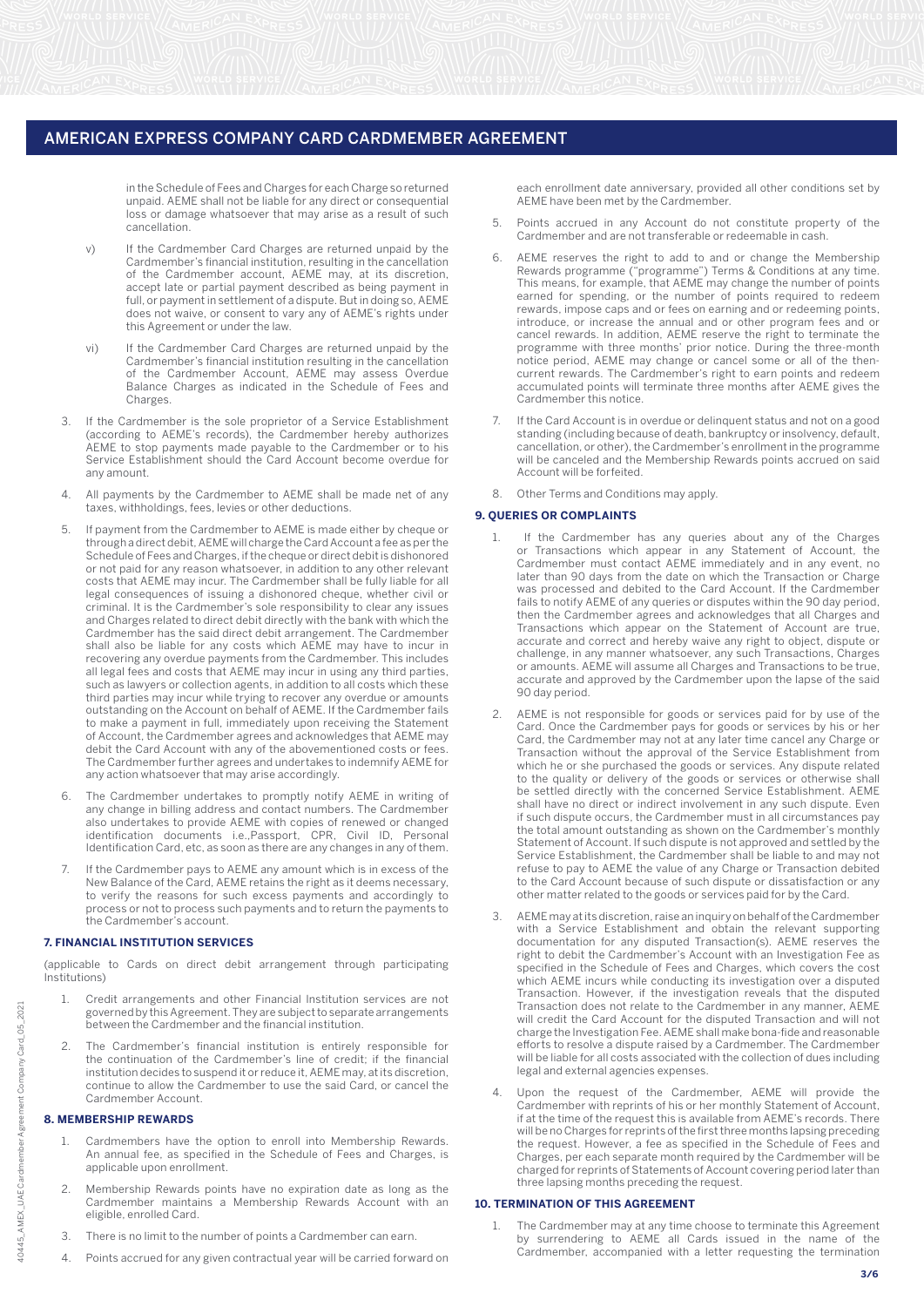of this Agreement, closing of the Account, and the cancellation of all Cards and services provided accordingly. However, the Agreement will not terminate and AEME will not agree to the termination unless AEME has received all Cards and payment in full towards the total amounts outstanding on the Account which shall immediately fall due and shall be payable upon termination. The Annual Membership Fee once paid will not be refunded to the Cardmember, in whole or in part, under any circumstances.

- AEME shall, at all times, have the right to immediately terminate this Agreement for convenience without providing any reason for such termination. AEME reserves the right to cancel the Card and close the Account in the event of misuse or breach of this Agreement by the Cardmember. In all of these events AEME shall not be responsible for any damages arising because of such cancellation and the Cardmember will not be entitled for a refund of the Annual Membership Fee or any part of it. Upon the termination of this Agreement or cancellation of the Card for any reason, all amounts outstanding on the Card Account shall fall due and shall be payable immediately. The Cardmember must pay in full the total amount outstanding on the Card Account and Transactions which are already debited to the Card Account or shown on a Statement of Account and shall be liable for all other amounts including Transactions and Cash Withdrawals, interest, fees and other Charges which are not yet debited to the Card Account or shown on a Statement of Account.
- The Cardmember shall not use the Card after cancellation or expiration of the Card or after the termination of this Agreement. Except for what is provided under Clause 14 of this Agreement, all Charges arising because of the use of the Card by the Cardmember or because of any unauthorized use will be charged to the Card Account and the Cardmember shall be fully liable for all such Charges.
- 4. AEME may list any cancelled Card in its cancellation bulletin or otherwise inform the Service Establishments of such cancellation. If a Service Establishment requests the Cardmember to return or surrender a cancelled or an expired Card based on instructions from AEME, the Cardmember shall immediately adhere and comply with such a request.

### **11. RENEWING THE CARD**

- 1. The Cardmember authorizes AEME to periodically renew the Card before its expiration.
- 2. Unless this Agreement is terminated, AEME may issue Replacement Cards for lost or stolen Cards. Such Replacement Cards will be governed by the provisions of this Cardmember Agreement as might be amended from time to time.
- 3. The renewal or non renewal of the Card is at the sole discretion of AEME.

### **12. DEATH OR BANKRUPTCY**

If the Cardmember is deceased AEME will cancel the Card and request the payment of the total amounts outstanding immediately through all available means. If the Cardmember or the Company is adjudicated bankrupt or insolvent AEME may at its ultimate discretion cancel and withdraw the Card or limit and restrict the use of such Cards in addition to any other rights which might be legally available for AEME in these circumstances. AEME may cancel and terminate all credit facilities and request the Cardmember to immediately pay the total amount outstanding on the Card Account even if such amounts were previously deferred.

#### **13. PROTECTING THE CARD AND PIN**

The Cardmember must at all times secure the Card and the PIN(s) and must take proper care to ensure that the Card is safe and prevent all other parties from using the Card or becoming aware of the PIN. The PIN must be kept in extreme secrecy. No note of PIN should be kept on the Card itself or anything usually kept with the Card. For proper protection, the PIN must not be kept in any written manner without being coded.

#### **14. LOST, STOLEN OR DAMAGED CARDS**

If the Cardmember loses the Card or if the Card is damaged or stolen or if the PIN became available to any other persons, the Cardmember must immediately inform AEME by telephone. In addition, the Cardmember shall provide AEME with a written notification within 3 days from the date of the occurrence of any of the above listed events, as per applicable laws. All notices pursuant to this article must be sent to the following address: AMEX (Middle East) B.S.C. (c) - Emirates, P.O. Box 2390, Dubai, UAE. Or facsimile number: (+971) 04 4503715. To inform AEME by phone, call the number indicated in the website. If AEME is duly informed in the manner described above the Cardmember shall not be liable for any Charges made on the Card by any third parties after the Card has been reported lost or stolen. Failure on the Cardmember's part to comply with the provisions of this article will render the Cardmember liable for all Transactions made on the lost or stolen Card until the time the Card is reported as lost or stolen to AEME. However, the Cardmember shall at all times be fully liable for all Charges including Cash Withdrawals even if these Charges were made by third parties if these third parties gained possession of the Card or the PIN with the knowledge, permission, approval or other acts of the Cardmember or because of the Cardmember's negligence. If the Card is found after it was reported lost or stolen, the Cardmember may not use or attempt to use the Card at issue and shall immediately inform AEME which will take the appropriate action.

#### **15. FRAUDULENT TRANSACTIONS**

- 1. If the Cardmember commits or attempts to commit any fraudulent transaction of any nature as determined by AEME, or applicable laws, AEME has the right to immediately cancel the Card in addition to any other legal action available by law. The Cardmember shall be fully liable for all amounts and damages of any nature that AEME, Service Establishments or third parties may sustain because of his or her fraudulent acts. AEME shall have the right to and is hereby authorized to file complaints and reports on behalf of the Cardmember and to provide information about the Card, Account or Transactions to any competent court, or regulatory or government authority and to participate in any investigation of fraud.
- If the Cardmember uses his or her Card in compliance with the provisions of this Agreement to pay for goods or services offered online over the internet on websites which display the "Online Fraud Protection Guarantee" logo, the Cardmember shall not be liable for any fraudulent Unauthorized Transaction made on his or her Card unless the Cardmember fails to notify AEME of such fraudulent Transaction within 30 days from the date of receipt of the Statement of Account where such fraudulent Transaction appears.

#### **16. LIABILITY AND REFUNDS**

- 1. AEME shall not be liable if a Service Establishment does not accept the Card or if the Card is not accepted for use at an ATM for any reason whatsoever. If a Service Establishment agrees to refund the amount of any Charge to the Cardmember, AEME will only credit the Card Account if AEME receives a proper refund confirmation from the Service Establishment. AEME is not responsible in any manner for the goods or services supplied to the Cardmember.
- 2. Unless expressly provided otherwise, AEME shall only be responsible for Transactions on the Cardmember Account if the Card is misused before the Cardmember has received it.
- 3. AEME will only pay back the amounts erroneously charged to the Card Account and any interest on those amounts. In all circumstances, the Cardmember shall be liable for all amounts or damages resulting from the Cardmember committing or attempting to commit fraud.
- Whenever necessary and in particular in any of the circumstances set out in Clauses 14, 15 and 16 of this Agreement, the Cardmember agrees to cooperate and to exert his or her best efforts to assist in any investigation that AEME may wish to make.
- 5. AEME shall not be liable in any manner for any amounts, claims or damages of any nature resulting from any i) non-acceptance of the Card or the way the Card is accepted or declined, ii) failure by AEME to perform its obligations under this Agreement arising from a technical failure of any kind including systems failure, date or other data processing failures, industrial dispute or any other event beyond the reasonable control of AEME, iii) indirect, special or consequential damages arising for any cause under this Agreement.
- 6. The Cardmember is solely liable for all amounts due on the Card Account including Charges on the Card.

#### **17. CHANGE OF AGREEMENT**

- 1. AEME shall, at all times, unless prohibited by applicable laws, have the right to unilaterally change all or any of the provisions of this Agreement including the fees, Charges, and interest rates on the Schedule of Fees and Charges, or other applicable to the Card or Card Account. AEME will notify the Cardmember and the Company of any changes either by written or electronic communication or by publishing the changes in any manner or by any other appropriate means. Unless AEME decides the changes should be effective immediately or otherwise, all changes shall become effective and binding upon the lapse of 7 days from the date of the publishing or notification of the changes. The Cardmember's and the Company's final and full approval to any changes will be assumed after the lapse of the aforementioned 7 day period or any other period determined by AEME. Regardless of the aforementioned provisions, the use of the Card after the publishing or notification of any changes is a confirmation of the Cardmember's full and final approval to such changes. If the Cardmember does not agree to any of the changes, the Cardmember must immediately surrender the Card cut in half to AEME accompanied with a written request of the termination of this Agreement.
- 2. AEME may, in its sole discretion, choose to not exercise any right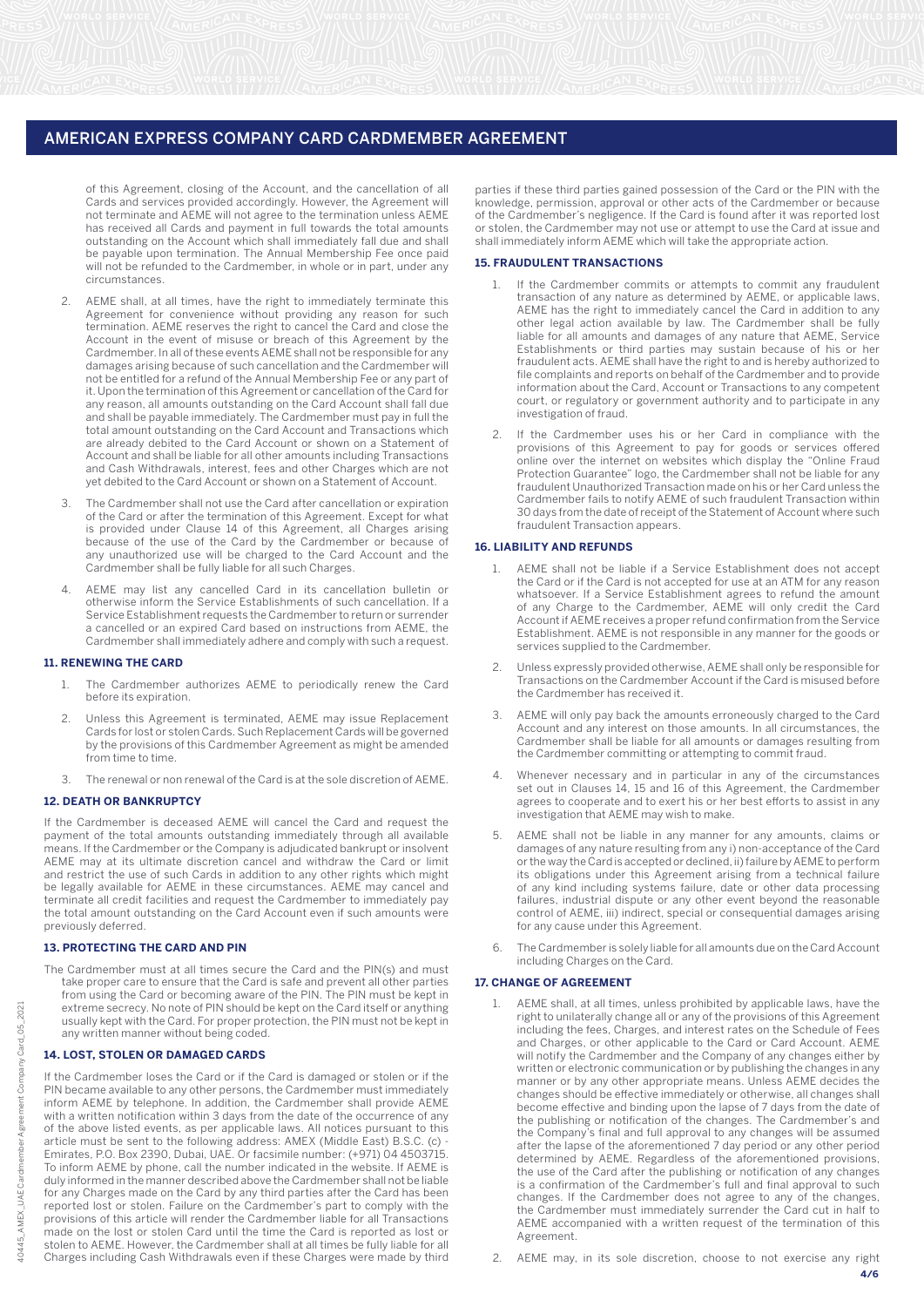under this Agreement, including the right to impose the full amount of any charge, without waiving that right. Any waiver of a right by AEME must be in writing and signed by AEME. Except as AEME may agree in writing, AEME will not waive any rights if AEME (a) accept a late or partial payment, (b) accept a check or other payment marked "payment in full" or tendered with other conditions or limitations, (c) extend the due date of any payment due under this Agreement, and or (d) release any collateral or person responsible for the Cardmember's obligations under this Agreement.

## **18. ASSIGNMENT**

AEME shall at all times have the right to assign or transfer all or any part of its rights, benefits or obligations under this Agreement to any of its affiliates, subsidiaries, branches, sister or mother companies, business partners or third parties. AEME shall also have the right to transfer, securitize, sell, pledge or dispose of all or any part of the receivables due on the Card Account. The Cardmember ratifies and agrees in advance to all such acts. Any such assignee of AEME shall be deemed a third-party beneficiary of this Agreement to the same extent as if it were a party hereto, and shall have the right to enforce the provisions of this Agreement. The Cardmember hereby agrees and acknowledges all such acts now and at the time of each assignment or transfer.

#### **19. PRIVACY AND APPLICABLE LAW**

- 1. The Cardmember agrees to comply with all applicable exchange control regulations which may be issued from time to time.
- $\mathfrak{D}$ This Agreement, the performance and construction of its provisions and all matters arising because of the issuance or use of the Card are subject to the English laws and the courts of Dubai International Financial Centre (DIFC) at Dubai shall have jurisdiction and be competent to decide over all disputes or matters arising in relation to this Agreement, the Card or other relevant matter. The Cardmember also agrees that AEME may initiate collection procedures or other legal action in any other jurisdiction in which the Cardmember may be resident or domiciled from time to time and agrees to submit to the choice of such jurisdiction. .
- 3. It may not be reasonably possible for AEME to maintain original copies of all vouchers, receipts, records of Transactions and other documents signed by the Cardmember to process any Transaction or other documents signed in connection with the use of the Card. It is AEME's policy to place the same on microfilm or to maintain the same in electronic form. Accordingly, the Cardmember hereby agrees that such microfilm, electronic records or data maintained in any form by AEME or any copies or prints thereof even if not signed are true, complete and accurate and shall be final conclusive evidence admissible at any court of law to evidence any fact or matter whether related to the Account or to a Transaction or Charge and waives any right to object, dispute or challenge such evidence in any manner. The Cardmember also agrees that any such evidence may be used in any procedure for verification of his or her signature.
- 4. AEME will:
	- (a) Disclose information about the Cardmember, his or her Card Account and Charges on his or her Card Account (which may include details of goods and or services purchased) to companies within the American Express group of companies worldwide (including third parties and other organizations which issue the Card or provide relevant services), to any other party whose name or logo appears on the Card issued to the Cardmember, to any party authorized by the Cardmember, to our processors and suppliers and to organizations which accept the Card in payment for goods or services purchased by the Cardmember and obtain such information from those parties, in order to administer and service the Card Account, process and collect Charges on it and manage any benefits or insurance programs in which the Cardmember is enrolled. When the Cardmember purchases goods or services on behalf of a third party, the Cardmember confirms that he or she has obtained the consent of the third party to the disclosure of his or her information to American Express group of companies worldwide for these purposes;
	- (b) Use information about the Cardmember and information about how he or she uses his or her Card Account to develop lists for use within the American Express group of Companies worldwide (including other organizations which issue the Card) and other selected companies in order that AEME or these companies may develop or make offers to the Cardmember (by mail, email, telephone, or SMS or any other mode of communication) of products and services in which the Cardmember might be interested. The information used to develop these lists may be obtained from the Application, from information on where the

Card is used and information about the nature of the Charges made on the Cardmember's Card, from surveys and research (which may involve contacting the Cardmember by mail or telephone) and from information obtained from other external sources such as merchants or marketing organizations;

- (c) Exchange information about the Cardmember and his or her Card Account with credit rating agencies, Credit Bureaus, or regulatory authorities, and report any Transaction, event, matter or incidence related to the Card or the Cardmember to the regulatory authorities. Such information may be shared with other organizations in assessing applications received from the Cardmember or from members of his or her household for credit or other facilities and for preventing fraud and tracking debtors;
- (d) Carry out credit checks whilst any money is owed by the Cardmember on his or her Card Account (including contacting the Cardmember's bank, financial institution or approved referee) and disclose information about the Cardmember and his or her Card Account to collection agencies and lawyers for the purpose of collecting debts on the Cardmember's Card Account;
- (e) Carry out further credit checks and analyze information about the Cardmember and charges on his or her Card Account, to assist in managing the Cardmember's Card Account, authorizing Charges on it and to prevent fraud;
- (f) Monitor and or record any telephone calls between AEME and the Cardmember, either directly by AEME or by organizations selected by AEME, to maintain evidence of the contents of such telephone calls and to ensure consistent servicing levels (including staff training) and Account operation;
- (g) Undertake all of the above within and outside the Middle East;
- 5. If the Cardmember believes that any information AEME holds about him or her is incorrect or incomplete, the Cardmember must write without delay to AMEX (Middle East) B.S.C. (c)-Emirates, P.O. Box 2390, Dubai, **UAF**

#### **20. DATA PROTECTION AND CONFIDENTIALITY**

- The Cardmember hereby explicitly consents to the collection, storage, use, and transfer (in electronic or other form) of Cardmember's personal data by the American Express group of companies worldwide and affiliates (inside or outside of the UAE) for the purpose of implementing, administering, and managing the Cardmember's Account and making available the Card. The Cardmember understands that AEME may hold certain personal information about the Cardmember, including, but not limited to, name, home address, and telephone number, date of birth, identification number, salary, nationality, and job title for the purpose of implementing, managing and administering the Cardmember's Account. Additionally, AEME may send the Cardmember marketing information (e.g. newsletters, product information or event invitations) concerning products and services of interest to the Cardmember, and the Cardmember's personal data may be used by AEME to submit offers to the Cardmember and to provide the Cardmember with the best possible service.
- 2. The Cardmember understands and agrees that AEME may:
	- a. use information about the Cardmember and information about how he or she uses his or her Card Account to develop lists for use within the American Express group of Companies worldwide (including other organizations which issue the Card) and other selected companies in order that AEME or these companies may develop or make offers to the Cardmember (by mail, email, telephone, SMS or any other mode of communication) of products and services in which the Cardmember might be interested. The information used to develop these lists may be obtained from the Application, from information on where the Card is used and information about the nature of the Charges made on the Cardmember's Card, from surveys and research (which may involve contacting the Cardmember by mail or telephone) and from information obtained from other external sources such as merchants or marketing organizations;
	- b. exchange information about the Cardmember and his or her Card Account with credit rating agencies, Credit Bureaus (including without limitation the Eithad Credit Bureau), or regulatory authorities, and report any Transaction, event, matter or incidence related to the Card or the Cardmember to the regulatory authorities. Such information may be shared with other organizations in assessing applications received from the Cardmember or from members of his or her household for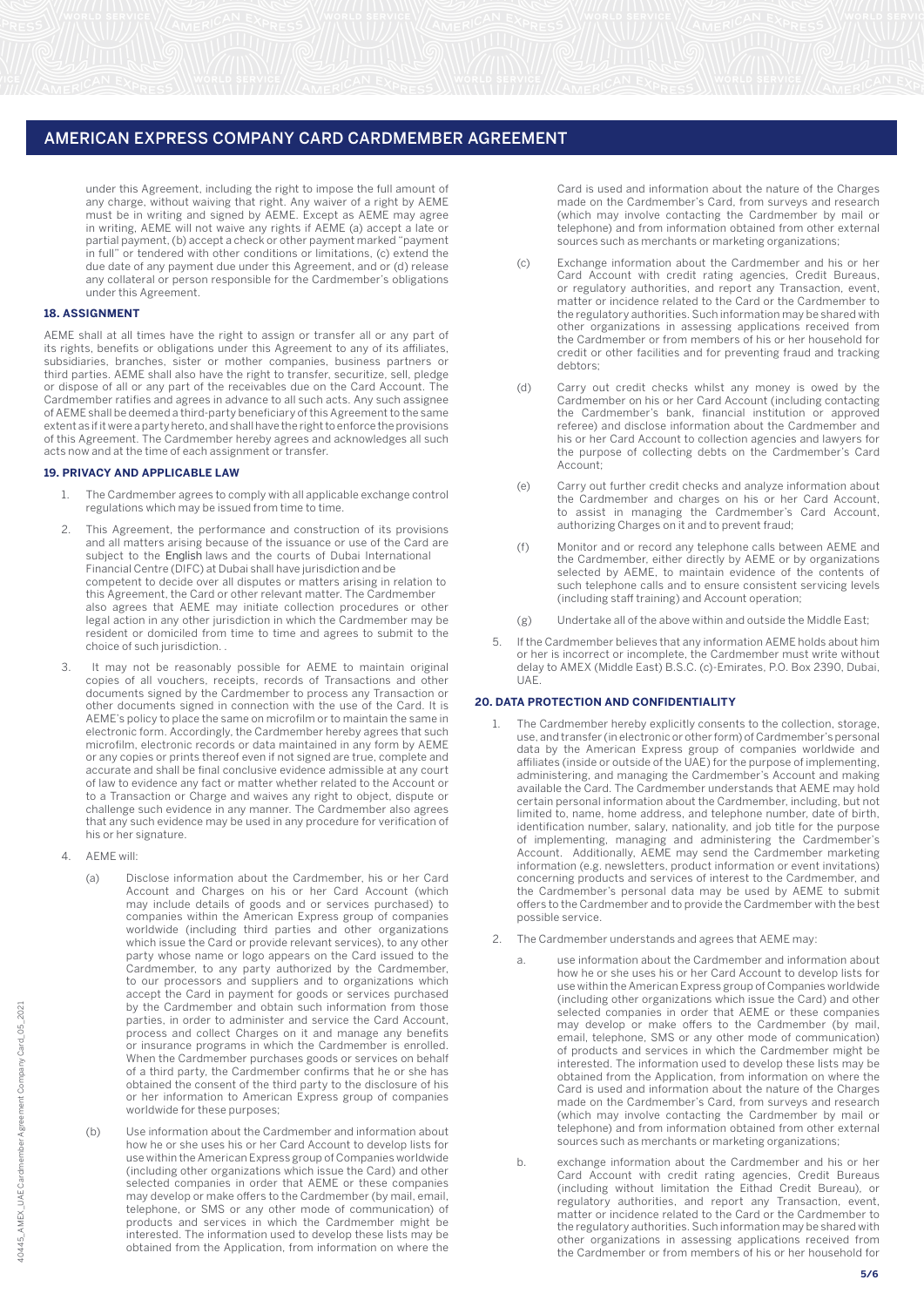credit or other facilities and for preventing fraud and tracking debtors;

- c. carry out credit checks whilst any money is owed by the Cardmember on his or her Card Account (including contacting the Cardmember's bank, financial institution or approved referee) and disclose information about the Cardmember and his or her Card Account to collection agencies and lawyers for the purpose of collecting debts on the Cardmember's Card Account;
- d. carry out further credit checks and analyze information about the Cardmember and charges on his or her Card Account, to assist in managing the Cardmember's Card Account, authorizing Charges on it and to prevent fraud;
- e. monitor and/or record any telephone calls between AEME and the Cardmember, either directly by AEME or by organizations selected by AEME, to maintain evidence of the contents of such telephone calls and to ensure consistent servicing levels (including staff training) and Account operation;
- f. undertake all of the above within and outside the Middle East;
- g. undertake all of the above in respect of any Supplementary Cardmember on the Card Account. When the Cardmember has approved the issue of a Supplementary Card, the Cardmember confirms that he or she has obtained the consent of the Supplementary Cardmember to disclose his or her information to American Express group of companies worldwide and process it for the above purposes.
- 3. The Cardmember understands that data will be held only as long as is necessary to implement, administer, and manage the Account and make available the Card. The Cardmember understands that Cardmember may, at any time, view data, request additional information about the storage and processing of the data, require any necessary amendments to the data or refuse or withdraw the consents herein, in any case without cost, by contacting AEME in writing.
- 4. Further details in respect of the collection, processing, transfer and disclosure of personal data are available online at www. americanexpress.ae.
- 5. The Cardmember authorises AEME to obtain information, on an ongoing basis, from the Etihad Credit Bureau, banks and other financial institutions, the Cardmember's employer or any other body as AEME deems appropriate, about the Cardmember's financial and nonfinancial affairs which includes but is not limited to the details of the Cardmember's banking facilities, financial position, income and any other information relating to the Cardmember which AEME deems appropriate without any reference to the Cardmember.
- 6. The Cardmember understands and agrees that AEME may disclose Confidential Information:
	- a. about the Cardmember, his or her Card Account and Charges on his or her Card Account (which may include details of goods and/or services purchased) to companies within the American Express group of companies worldwide (including third parties and other organizations which issue the Card or provide relevant services), to any other party whose name or logo appears on the Card issued to the Cardmember, to any party authorized by the Cardmember, to AEME's processors and suppliers and to organizations which accept the Card in payment for goods or services purchased by the Cardmember and obtain such information from those parties, in order to administer and service the Card Account, process and collect Charges on it and manage any benefits or insurance programmes in which the Cardmember is enrolled or if required by applicable law. When the Cardmember purchases goods or services on behalf of a third party, the Cardmember confirms that he or she has obtained the consent of the third party to the disclosure of his or her information to American Express group of companies

worldwide for these purposes;

- b. to its professional advisors who are under a duty of confidentiality to AEME;
- c. to any actual or potential assignee or transferee (or any agent or adviser of any of the foregoing) of AEME;
- d. to the UAE Central Bank or any UAE court, tribunal or regulatory, supervisory, tax or other governmental or quasi-governmental authority having jurisdiction over AEME or any other member of the American Express group of companies worldwide, or any other court, tribunal or authority;
- e. to any credit reference agencies (including Al Etihad Credit Bureau), rating agency, insurer or insurance broker or direct or indirect provider of credit protection to AEME in connection with the Card and Account;
- f. to any party that provides services to the Cardmember through AEME as an intermediary;
- g. to any party that AEME reasonably believes to be acting on the Cardmember's behalf, including without limitation payment recipients, beneficiaries of the Cardmember's Account, nominees, intermediaries, correspondent and agent banks, clearing houses and clearing or settlement system;
- h. to any other party to the extent necessary, in AEME's sole discretion, for AEME to provide the Account and the Card;
- i. as may be required by Applicable Law;
- j. as otherwise specified in this Agreement; and
- k. as may be required in order to preserve or enforce any of AEME's rights or remedies against the Cardmember.
- The Cardmember agrees to provide any information or documents that AEME may require and waives any confidentiality rights applicable under data protection, bank secrecy or similar laws in respect of all such information which AEME may disclose in accordance with this clause.

## **21. MISCELLANEOUS**

- 1. The Cardmember agrees to comply with all applicable exchange control regulations which may be issued from time to time.
- 2. It may not be reasonably possible for AEME to maintain original copies of all vouchers, receipts, records of Transactions and other documents signed by the Cardmember to process any Transaction or other documents signed in connection with the use of the Card. It is AEME's policy to place the same on microfilm or to maintain the same in electronic form. Accordingly, the Cardmember hereby agrees that such microfilm, electronic records or data maintained in any form by AEME or any copies or prints thereof, even if not signed, are true, complete and accurate and shall be final conclusive evidence admissible at any court of law to evidence any fact or matter whether related to the Account or to a Transaction or Charge and waives any right to object, dispute or challenge such evidence in any manner. The Cardmember also agrees that any such evidence may be used in any procedure for verification of his or her signature.
- If the Cardmember believes that any information AEME holds about him or her is incorrect or incomplete, the Cardmember must contact without delay to AMEX (Middle East) B.S.C. (c) (UAE branch), by phone +971 4 4492222 or write to AMEX (Middle East) B.S.C. (c)-Emirates, P.O. Box 2390, Dubai, UAE.

The Card is issued by Amex (Middle East) B.S.C. (c) – Emirates, a branch of Amex (Middle East) B.S.C. (c), Bahrain pursuant to a license from American Express. American Express is a registered trademark of American Express.

AMEX (Middle East) B.S.C. (c) is regulated and licensed by the Central Bank of Bahrain as a Financing Company. AMEX (Middle East) B.S.C. (c) – Emirates, the UAE branch of AMEX (Middle East) B.S.C. (c) is regulated and licensed by the Central Bank of the UAE.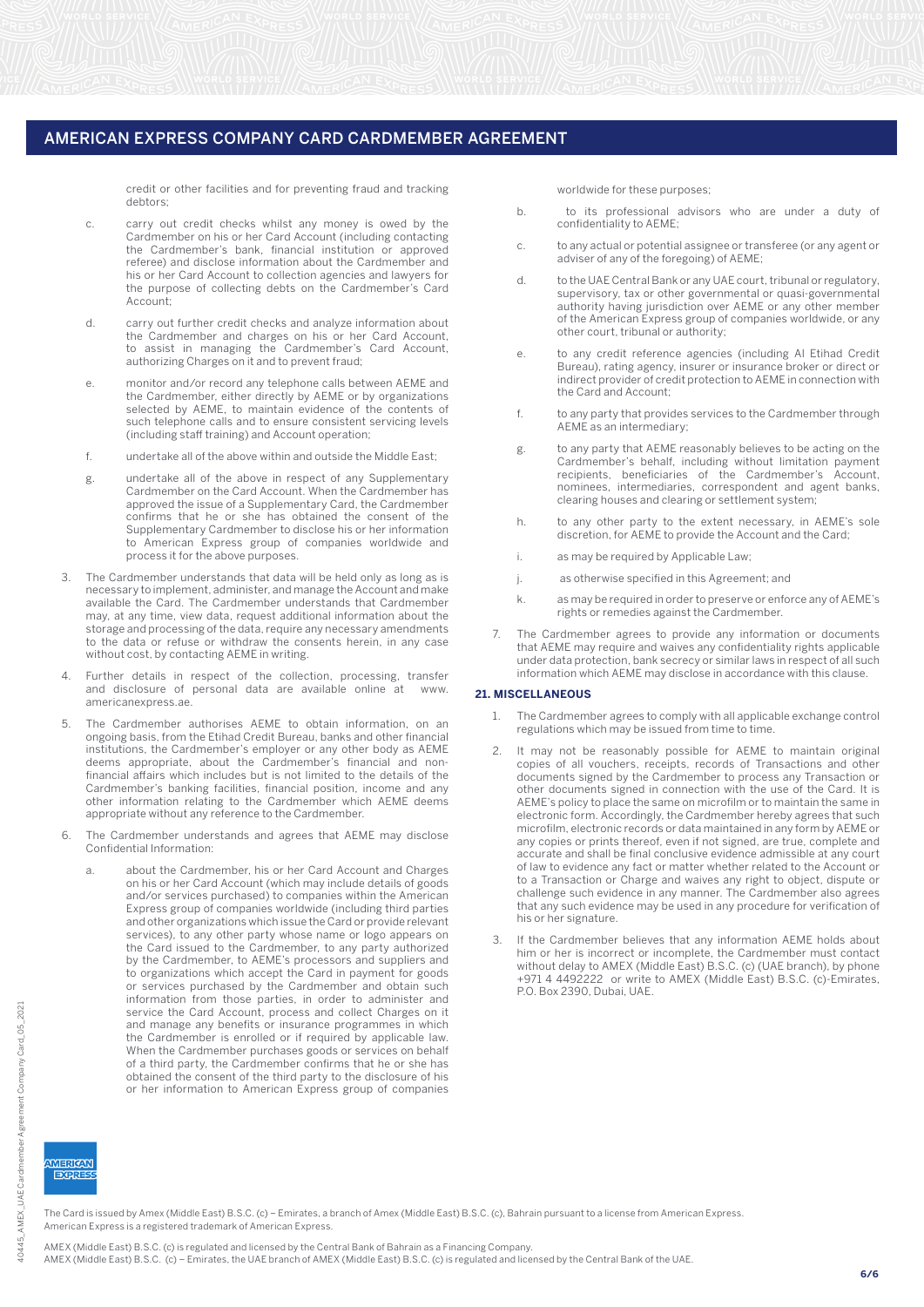# **AMERICAN EXPRESS**

# **اتفاقية عضوية بطاقة الشركة من أمريكان إكسبريس**

# **بطاقة الشركة من أمريكان إكسبريس**

# **أطراف االتفاقية**

أطراف اتفاقية عضوية البطاقة الماثلة ("الاتفاقية") هم أميكس (الشرق الأوسط) ش.م.ب (مقفلة) - الإمارات، فرع من فروع أميكس (الشرق الأوسط) ش.م.ب (مقفلة) – ("أمريكان إكسبريس الشرق الأوسط") وعضو البطاقة، الذي يظهر اسمه على البطاقة ("عضو البطاقة") والذي وافقت شركة عضو البطاقة على أن يحمل بطاقة الشركة. يُرجى قراءة االتفاقية الماثلة بتمعن ألن استعمال البطاقة يخضع لشروطه وأحكام االتفاقية. تصبح االتفاقية الماثلة سارية وملزمة عند استالم البطاقة، أو عند التوقيع على الوجه الخلفي للبطاقة أو عند أول استعمال لها أو عن طريق القبول الرقمي لها. يدرك عضو البطاقة ويوافق على أن أي قبول رقمي سيكون ملزماً لعضو البطاقة كما لو جرى توقيع االتفاقية الماثلة واالتفاق عليها وقبولها في نسخة ورقية وتوقيعها بالحبر. تُستكمل االتفاقية الماثلة بجداول الرسوم والتكاليف المطبقة على حساب البطاقة الخاص بعضو البطاقة. وعلى النحو المنصوص عليه في وقت تقديم طلب الحصول على بطاقة الشركة، تُلزم االتفاقية الماثلة عضو البطاقة بالمسؤولية عن النفقات على النحو المبين أدناه:

## **.1 التعريفات**

"الحساب" - أي حساب تفتحه أمريكان إكسبريس الشرق األوسط باسم شركة عضو البطاقة إلصدار بطاقة، بموجب الشروط واألحكام الماثلة.

"أمريكان إكسبريس الشرق الأوسط" – أميكس (الشرق الأوسط) ش.م.ب (مقفلة) وخلفاؤها والمتنازل إليهم منها وشركاتها التابعة والشقيقة والقابضة وفروعها وعلى وجه الخصوص أميكس (الشرق الأوسط) ش.م.ب (مقفلة) – الإمارات.

"البطاقة" أو "البطاقة األساسية" - بطاقة الشركة الصادرة من أمريكان إكسبريس الشرق األوسط إلى عضو البطاقة بموجب حساب بطاقة الشركة، إلدارة الحساب، وتشمل البطاقات األساسية والبديلة.

"عضو البطاقة" أو "عضو البطاقة األساسية" - الشخص الذي صدرت البطاقة باسمه لفرض الرسوم على المعامالت ومنها عمليات السحب النقدي على الحساب والذي يعتبر الرصيد المدين بالحساب.

"السحب النقدي" أو "إكسبريس كاش" - أي سحب لمبالغ نقدية يتم باستخدام البطاقة ورقم التعريف الشخصي من خالل أجهزة الصراف اآللي أو بأي وسيلة أخرى يجيزها عضو البطاقة.

"رسوم السحب النقدي" - الرسوم المنصوص عليها في جدول الرسوم والتكاليف والتي يجب أن يدفعها عضو البطاقة مقابل معامالت السحب النقدي.

"التكاليف" - جميع المبالغ المقيدة على الحساب والناشئة عن إصدار أو استعمال البطاقة (البطاقات) أو لأي سبب آخر بموجب الشروط والأحكام الماثلة وتشمل على سبيل المثال لا الحصر جميع معامالت البطاقة والسحب النقدي والنفقات والفائدة والمصروفات والتكلفة القانونية، أو أي رسوم أخرى أو تعويضات متفق عليها.

"رسوم على الرصيد المتبقي" - المبلغ المحدد في جدول الرسوم والتكاليف والمستحق الدفع على عضو البطاقة.

"المعلومات السرية" - جميع المعلومات المتعلقة بعضو البطاقة والتي تعتبر، من حيث القانون أو العرف أو العقد، سرية بطبيعتها بخالف ما يتعارض مع ذلك في أي مستند آخر، فإن أي معلومات:

- )أ( تكون متاحة عامة في وقت تقديمها أو تصبح متاحة عامة بدون إخالل من أمريكان إكسبريس الشرق األوسط لواجب السرية؛
- )ب( تكون معروفة لشركة أمريكان إكسبريس الشرق األوسط )بدون التزام بالسرية تجاه عضو البطاقة) قبل أن يفصح عنها عضو البطاقة؛
- )ج( جرى تطويرها بشكل مستقل بواسطة أمريكان إكسبريس الشرق األوسط دون الرجوع إلى المعلومات التي أفصح عنها عضو البطاقة؛ أو
- )د( تم الحصول عليها بشكل قانوني دون التزام بالسرية من شخص آخر غير عضو البطاقة، بشرط أال يكون معروفاً لدى أمريكان إكسبريس الشرق األوسط بأن ذلك الشخص ملزم بالسرية فيما يتعلق بتلك المعلومات،لن تعتبر تلك معلومات سرية ألغراض االتفاقية الماثلة ولن تخضع بالتالي ألي واجب بالمحافظة على السرية.

"الشركة" - صاحب حساب بطاقة الشركة أو المنشأة أو العمل أو المؤسسة الذي تم فتح الحساب باسمه لدى أمريكان إكسبريس الشرق األوسط والذي فوض بإصدار بطاقة الشركة إلى عضو البطاقة.

"القبول الرقمي" - أي قبول لالتفاقية الماثلة من خالل قناة إلكترونية، ويشمل على سبيل المثال ال الحصر التوقيع اإللكتروني والنقر لقبول االستمارات.

"تاريخ االستحقاق" أو "تاريخ استحقاق الدفع" - استحقاق الدفع التام للرصيد الجديد على النحو المحدد في كشف الحساب ووجِوب سداده على الفور.

"القنوات اإللكترونية" - أي قناة إلكترونية يستخدمها عضو البطاقة للوصول إلى حساب أو بطاقة، وتشمل على سبيل المثال ال الحصر الهاتف والفاكس والبريد اإللكتروني والخدمات المصرفية عبر اإلنترنت وتطبيق الهاتف المحمول.

"التوقيع اإللكتروني" - أي رموز أو بيانات أخرى في صورة رقمية مرفقة بمستند مرسل إلكترونياً كوسيلة للتحقق من نية المرسل على توقيع المستند، ويشمل على سبيل المثال ال الحصر، النسخ المرسلة بالفاكس من المستند الذي يحمل التوقيع األصلي أو النسخ الممسوحة ضوئياً والمرسلة إلكترونياً من التوقيع األصلي.

" برنامج RRewards Membership "- النقاط المكتسبة عن كل معاملة ينفذها عضو البطاقة، حيثما ينطبق البرنامج ورهناً بالشروط واألحكام النافذة.

"الرصيد الجديد" - إجمالي الرصيد المدين المستحق على حساب البطاقة لصالح أمريكان إكسبريس الشرق األوسط حسبما تظهره سجالتها في تاريخ كشف الحساب.

"رقم التعريف الشخصي" - رقم التعريف الشخصي المقدم إلى عضو البطاقة لكي يستخدمه مع البطاقة.

"البطاقة البديلة" - بطاقة جديدة تُصدر إلى عضو البطاقة في حالة فقدان البطاقة أو سرقتها أو تلفها أو عدم استالمها.

"جدول الرسوم والتكاليف" - صفحة منفصلة مقدمة من أمريكان إكسبريس الشرق األوسط وتتضمن تفاصيل الرسوم والتكاليف المطبقة على حساب البطاقة الخاص بعضو البطاقة. يعد جدول الرسوم والتكاليف جزءاً ال يتجزأ من االتفاقية الماثلة، ويجوز تغييره في أي وقت بواسطة أمريكان إكسبريس الشرق الأوسط.

"مؤسسات الخدمة" - مقدمو السلع أو الخدمات الذين يقبلون بالبطاقة من أعضاء البطاقة كوسيلة لدفع مقابل مشتريات أو حجوزات السلع والخدمات.

"كشف الحساب" - كشف حساب شهري أو دوري آخر تقدمه أمريكان إكسبريس الشرق األوسط إلى عضو البطاقة األساسي والذي يعرض تفاصيل الرصيد الجديد المترتب على عضو البطاقة الأساسي والمستحق الدفع إلى أمريكان إكسبريس الشرق الأوسط.

"المعاملة" - أي مدفوعات يؤديها عضو البطاقة أو أي مبلغ تفرضه مؤسسة الخدمة مقابل أي سلع أو خدمات أو حجوزات تتم باستخدام البطاقة (البطاقات) أو رقم التعريف الشخصي أو بأي طريقة أخرى بما في ذلك، على سبيل المثال ال الحصر، األوامر البريدية أو اإللكترونية أو الهاتفية أو أوامر الفاكس، أو أي وسيلة اتصال أو أي حجوزات أخرى مرخص بها بغض النظر عما إذا كان قد جرى التوقيع على الطلب أو اإليصال من قبل عضو البطاقة.

"معاملة غير مفوضة" - أي معاملة تُنفذ على البطاقة بواسطة أي طرف آخر غير عضو البطاقة دون تفويض أو موافقة عضو البطاقة.

### **.2 استعمال البطاقة**

- .1 يجب على عضو البطاقة أن يوقع عليها بحبرٍ جافٍ فور استالمه لها؛ ويجب عليه أيضاً حمايتها والمحافظة على السرية التامة ألي رقم تعريف شخصي وبمعزل عن بطاقته. ويلتزم عضو البطاقة بعدم استعمال البطاقة بعد انتهاء فترة الصالحية المطبوع عليها، وكذلك عدم استعمالها بعد تلفها أو سحبها أو إلغائها.
- .2 على الرغم من حق عضو البطاقة في استعمال البطاقة، تبقى البطاقة دوماً ملكاً لشركة أمريكان إكسبريس الشرق األوسط. يتعين على عضو البطاقة تسليم البطاقة فوراً عند أي طلب من أمريكان إكسبريس الشرق األوسط أو أي مؤسسة خدمة أو أي ممثل آخر لشركة أمريكان إكسبريس الشرق األوسط، بناءً على تعليمات أمريكان إكسبريس الشرق األوسط. يجوز لمؤسسة الخدمة أو أي ممثل آخر لشركة أمريكان إكسبريس الشرق األوسط، بمحض اختيارها، وتبعاً لتعليمات من أمريكان إكسبريس الشرق الأوسط، سحب البطاقة وحجزها والاحتفاظ بها نيابة عن أمريكان إكسبريس الشرق األوسط.
- .3 يعد عضو البطاقة الشخص الوحيد المفوض باستعمالها في المعامالت بما في ذلك عمليات السحب النقدي أو للتعريف بنفسه أو ألي غرض آخر. وال يجوز لعضو البطاقة تمكين أي شخص آخر من استخدام البطاقة أو رقم التعريف الشخصي. يلتزم عضو البطاقة بحماية البطاقة من سوء االستعمال من خالل إبقائها تحت إشرافه الشخصي في جميع الأوقات.
- .4 تُصدر البطاقة إلى عضو البطاقة حصراً ألغراض إتمام المعامالت والسحب النقدي نيابة عن الشركة.
- .5 في حال استعمل عضو البطاقة بطاقتهُ لغرض شراء سلع أو خدمات من مؤسسة خدمة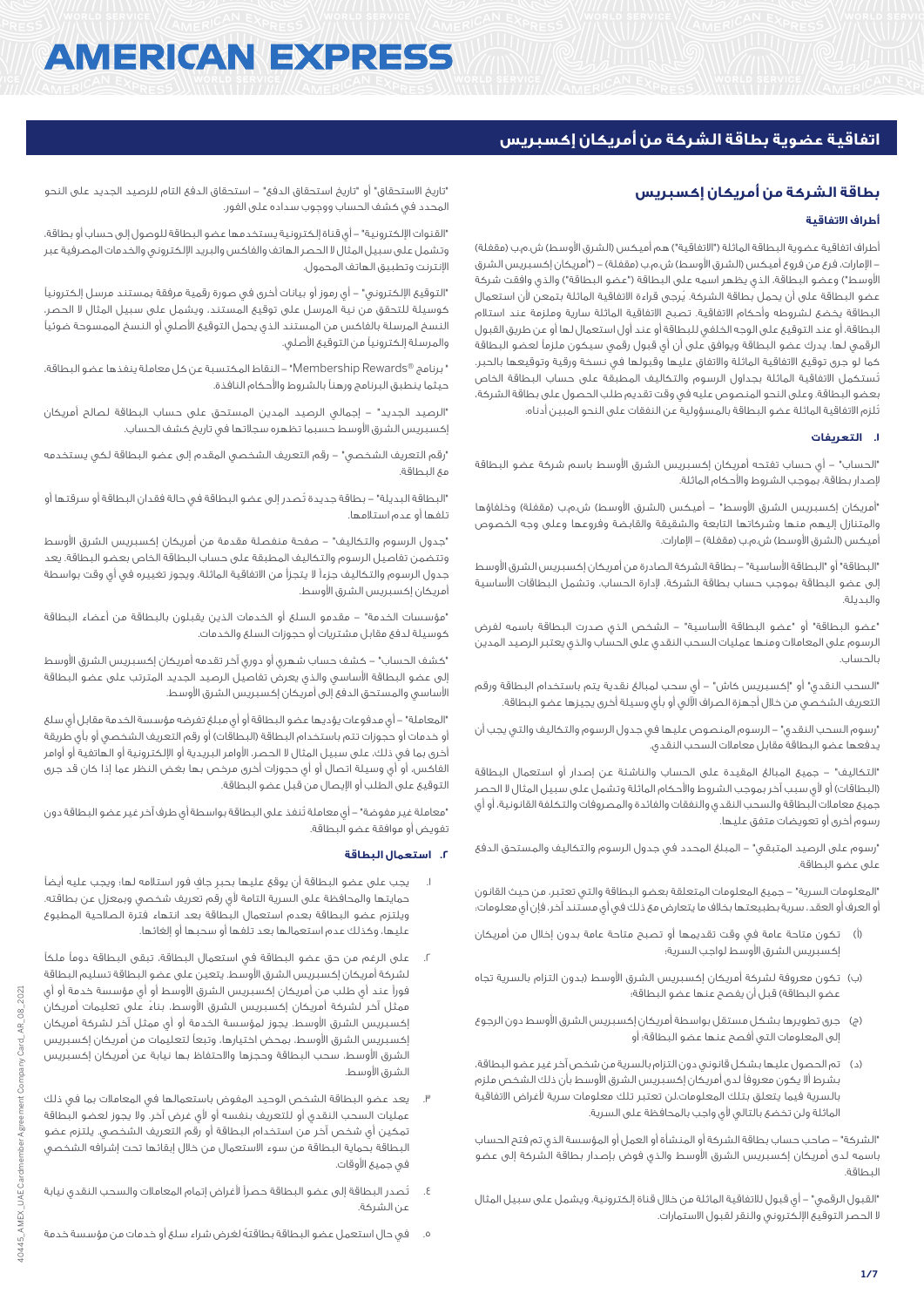بصورة متكررة أو دورية (مثل الاشتراك في المجلات الدورية والقنوات التلفزيونية وما شابه ذلك) ("النفقات المتكررة") أو بالتقسيط أو بالدفعات الدورية (مثل التأمين)، يفوض عضو البطاقة شركة أمريكان إكسبريس الشرق الأوسط بدفع جميع النفقات المتكررة أو الدفعات الدورية أو األقساط نيابة عنه عند طلب مؤسسة الخدمة، ويتعهد عضو البطاقة بأن يسدد إلى أمريكان إكسبريس الشرق األوسط تبعاً لذلك. يتوجب على عضو البطاقة إبالغ مؤسسة الخدمة وأمريكان إكسبريس الشرق األوسط خطياً فيما إذا رغب في إيقاف أي مدفوعات دورية من هذا القبيل. لن تتحمل أمريكان إكسبريس الشرق الأوسط المسؤولية عن أي إخلال أو إلغاء أو إنهاء لأي ترتيب أو علاقة قانونية (مثل وثيقة التأمين) بسبب عدم استطاعة أمريكان إكسبريس الشرق الأوسط دفع النفقات المذكورة نتيجة وجود متأخرات على حساب عضو البطاقة. وكذلك لن تتحمل المسؤولية عن أي أضرار أياً كان نوعها إذا لم تدفع أمريكان إكسبريس الشرق األوسط أو تأخرت في دفع أي رسوم أو دفعات أو أقساط بسبب أي خلل فني أو خطأ أو لأي سبب يخرج عن سيطرتها المعقولة.

- .6 ال يجوز لمالكي مؤسسات الخدمة ممن هم أعضاء البطاقة استعمال بطاقاتهم في مؤسسات الخدمة الخاصة بهم. ال يجوز لعضو البطاقة استعمال البطاقة لتمويل أي جزء من أعماله التجارية أو استيفاء متطلبات رأس المال العامل.
- .7 يتحمل عضو البطاقة المسؤولية المنفردة عن جميع المبالغ المستحقة على الحساب وجميع النفقات المترتبة على البطاقة.
- .8 ال يحق لعضو البطاقة استعمال البطاقة لسحب أموال نقدية من مؤسسات الخدمة، وال يجوز له استعمالها إال لشراء السلع أو الخدمات.
- .9 ال يجوز لعضو البطاقة استعمال البطاقة لسداد ثمن أي مشتريات أو خدمات غير مشروعة أو غير قانونية ويكون مسؤوالً عن أي استعمال يخالف أي قوانين ولوائح محلية أو غير ذلك. يوافق عضو البطاقة أيضاً على تعويض أمريكان إكسبريس الشرق األوسط عن أي إجراء أياً كان قد ينشأ نتيجة لمثل هذه المعامالت.
- .ا. يفوض عضو البطاقة والشركة صراحةً شركة أمريكان إكسبريس الشرق الأوسط باستخدام المعلومات المقدمة من عضو البطاقة في األنشطة الترويجية المستهدفة لشركة أمريكان إكسبريس الشرق األوسط والتي تشمل على سبيل المثال ال الحصر، األنشطة الترويجية التي تُجرى باالشتراك مع جهات خارجية تختارها أمريكان إكسبريس الشرق األوسط، وفي البحوث واستطالعات الرأي الخارجية، وذلك في حدود القوانين النافذة.
- .11 يوافق عضو البطاقة على اتباع إجراءات تفعيل البطاقة التي تضعها أمريكان إكسبريس الشرق األوسط من وقت آلخر، وأن يخضع أيضاً ألي عمليات مصادقة وتحقق من الهوية من قبل أمريكان إكسبريس الشرق الأوسط أو أي طرف ثالث (مثل وكالات التصنيف الائتماني، والوكالات الحكومية، ومؤسسات الخدمة، وما إلى ذلك).
- .12 سوف يتم تقييد جميع النفقات على الحساب مقومة بعملة الفواتير )وهي بالدوالر الأمريكي). وأي معاملات تجرى بعملات أخرى غير عملة الفواتير ستقيد على الحساب بعد إجراء التحويل المبين في البند .4

# **.3 الحساب**

- .1 أمريكان إكسبريس الشرق األوسط مفوضة بإدارة وتشغيل حساب البطاقة بالكامل وبقيد جميع النفقات والمعامالت التي تجرى على البطاقة والتكاليف والمبالغ األخرى التي يتحمل عضو البطاقة المسؤولية عنها. يتعهد عضو البطاقة ويضمن على نحو ال رجعة فيه بأن يدفع إلى أمريكان إكسبريس الشرق األوسط جميع النفقات والمبالغ المقيدة أو المستحقة على حساب البطاقة سواء تم أو لم يتم إصدار سجل بالنفقات أو المعاملة أو التوقيع عليه في مؤسسة الخدمة.
- .2 باستثناء ما هو منصوص عليه في البندين 9 و14 من االتفاقية الماثلة، يقر عضو البطاقة ويوافق على أن جميع النفقات التي تقيدها أمريكان إكسبريس الشرق الأوسط – في أي وقت - على حساب بطاقته صحيحة ودقيقة. كما يقر عضو البطاقة بأن جميع السجالت والبيانات التي تحتفظ بها أمريكان إكسبريس الشرق األوسط على رقائق الميكروفيلم أو غيرها من الوسائل المطبوعة أو اإللكترونية فيما يتعلق بالمعامالت أو النفقات أو البطاقة أو حساب البطاقة صحيحة ودقيقة ومكتملة ويجوز استخدامها لإلثبات لدى القضاء كبينة قاطعة حائزة للحجية وال يجوز جحدها أو الطعن عليها بأي شكل من األشكال.
- .3 يجوز لشركة أمريكان إكسبريس الشرق األوسط، بمحض اختيارها المطلق، رفض أي طلب تفويض ولها أن ترفض أي معاملة بما في ذلك عمليات السحب النقدي بغض النظــر عن السـبب ودون تقـديم أي إشعار إلى عضـو البطاقـة. وكـذلك ال تتحـمل أمـريـكـان إكسبـريس الشـرق الأوسط المسؤولية عن منح أو إجازة التفويض لأي معاملة بسبب األعطال الفنية أو أي سبب آخر ذي طبيعة مماثلة. في كلتا الحالتين وفي أي حال آخر مماثل، ال تتحمل أمريكان إكسبريس الشرق األوسط المسؤولية سواء بشكل

مباشر أو غير مباشر عن أي أضرار أياً كان نوعها بما في ذلك األضرار المالية أو االتفاقية أو العقابية أو التبعية التي قد تلحق بعضو البطاقة نتيجة ألي معاملة غير ناجحة أو غير مكتملة أو مرفوضة.

- .4 يتعهد عضو البطاقة بأن يدفع إلى أمريكان إكسبريس الشرق األوسط جميع النفقات التي تقيد على حساب عضو البطاقة وثمن المشتريات وكافة المبالغ األخرى المستحقة لصالح شركة أمريكان إكسبريس الشرق األوسط بموجب شروط وأحكام االتفاقية الماثلة.
- .5 إذا كان حساب البطاقة مربوطاً بالخصم المباشر من بنك عضو البطاقة، فسيستلم البنك ملخصاً شهرياً بالنفقات وسيستخدم الملخص للخصم المباشر من حساب عضو البطاقة. يبقى عضو البطاقة مسؤوالً على النحو المبين في البند 2 )7( أعاله.

# **.4 الرسوم على العمالت األجنبية**

إن جميع المعامالت بما في ذلك عمليات السحب النقدي المنفذة بعملة غير الدوالر األمريكي سيتم تحويلها إلى الدوالر األمريكي. وسيجرى التحويل في تاريخ معالجة الرسـوم بواسطة أمريكان إكسبريس الشرق األوسط، والذي قد ال يكون هو نفس تاريخ تحمل عضو البطاقة للرسوم ألنه يعتمد على وقت إرسال الرسوم إلى أمريكان إكسبريس الشرق األوسط. ما لم يشترط القانون النافذ سعر صرف محدد، يدرك عضو البطاقة ويوافق على أن نظام خزينة أمريكان إكسبريس سوف يطبق سعر صرف بناءً على أسعار الصرف التي تختارها من مصادر معتادة في يوم العمل السابق لتاريخ المعالجة أو أحدث سعر صرف متاح، مع إضافة رسوم معالجة التحويل لمرة واحدة على النحو المحدد في جدول الرسوم والتكاليف. إذا جرى تحويل الرسوم من قبل أطراف خارجية قبل إرسالها إلى أمريكان إكسبريس الشرق الأوسط، فإن أي تحويلات تجريها تلك الأطراف الخارجية ستكون بأسعار الصرف التي يختارونها.

## **.5 رسوم البطاقة**

- سيتم قيد رسوم عضوية سنوية غير مستردة مقابل فتح الحساب وخدمة حساب البطاقة ("رسوم العضوية السنوية")، على النحو المحدد في جدول الرسوم والتكاليف. يوافق عضو البطاقة على دفع رسوم العضوية السنوية ويفوض أمريكان إكسبريس الشرق األوسط بقيدها مباشرة على حساب عضو البطاقة. بمجرد دفع رسوم العضوية السنوية، لن تكون مستردة، كلياً أو جزئيا،ً إلى عضو البطاقة تحت أي ظرف من الظروف.
- يحق لشركة أمريكان إكسبريس الشرق الأوسط في جميع الأوقات، ما لم يكن ذلك محظوراً بموجب القانون النافذ، تغيير أحكام وشروط دفع جميع الرسوم والتكاليف المطبقة على البطاقة ومبلغ تلك الرسوم والتكاليف بمحض اختيارها الخاص، ويكون لها الحق في تغيير أو زيادة أو تخفيض أي رسوم مطبقة على البطاقة أو الحساب أو عضو البطاقة، بما في ذلك، على سبيل المثال ال الحصر، رسوم العضوية السنوية والتجديد، ورسوم التأخر في السداد، ورسوم السحب النقدي، ورسوم الشيكات المرتجعة ورسوم رفض الخصم المباشر وأي رسوم أو أتعاب أخرى سواء كانت أو لم تكن مذكورة في االتفاقية الماثلة أو في جدول الرسوم والتكاليف. سيتم إبالغ عضو البطاقة بأي تغييرات وتعديالت من هذا القبيل بالطريقة التي تراها أمريكان إكسبريس الشرق األوسط مناسبة.
- .3 إذا لم يوافق عضو البطاقة على أي تغييرات وتعديالت، يجب على عضو البطاقة أن يسلم فوراً البطاقة مقطوعة إلى نصفين إلى أمريكان إكسبريس الشرق األوسط مع طلب خطي بإنهاء االتفاقية الماثلة.
- .4 يعتبر استعمال البطاقة من قبل عضو البطاقة للحصول على سحب نقدي بمثابة موافقة منه على دفع رسوم المعاملة على كل عملية سحب نقدي، على النحو المبين في البند ٥ (٥).
- .5 يتعين تقييم رسوم معاملة السحب النقدي، على النحو المبين في جدول الرسوم والتكاليف، على مبلغ كل عملية سحب نقدي ويتم تحميلها على حساب البطاقة.

#### **.6 كشوف الحساب والمدفوعات**

سوف ترسل أمريكان إكسبريس الشرق األوسط كشوف حسابات شهرية منتظمة إلى عضو البطاقة تتضمن تفاصيل المعامالت الشهرية والمبالغ المستحقة على حساب البطاقة )"كشف الحساب"). سيحدد كل كشف حساب "الرصيد الجديد". يكون الدفع التام للرصيد الجديد على النحو المحدد في كشف الحساب مستحقاً وواجباً على الفور.

- تخضع تسوية الأرصدة الشهرية المترتبة على عضو البطاقة للإجراءات التالية؛
- 1( تكون جميع النفقات مستحقة للسداد التام فور استالم كشف الحساب. يجب على عضو البطاقة االتصال بشركة أمريكان إكسبريس الشرق األوسط على الفور في حالة عدم استالم كشف الحساب في التاريخ المتوقع.
- 2( يلتزم عضو البطاقة بأن يدفع إلى أمريكان إكسبريس الشرق األوسط بعملة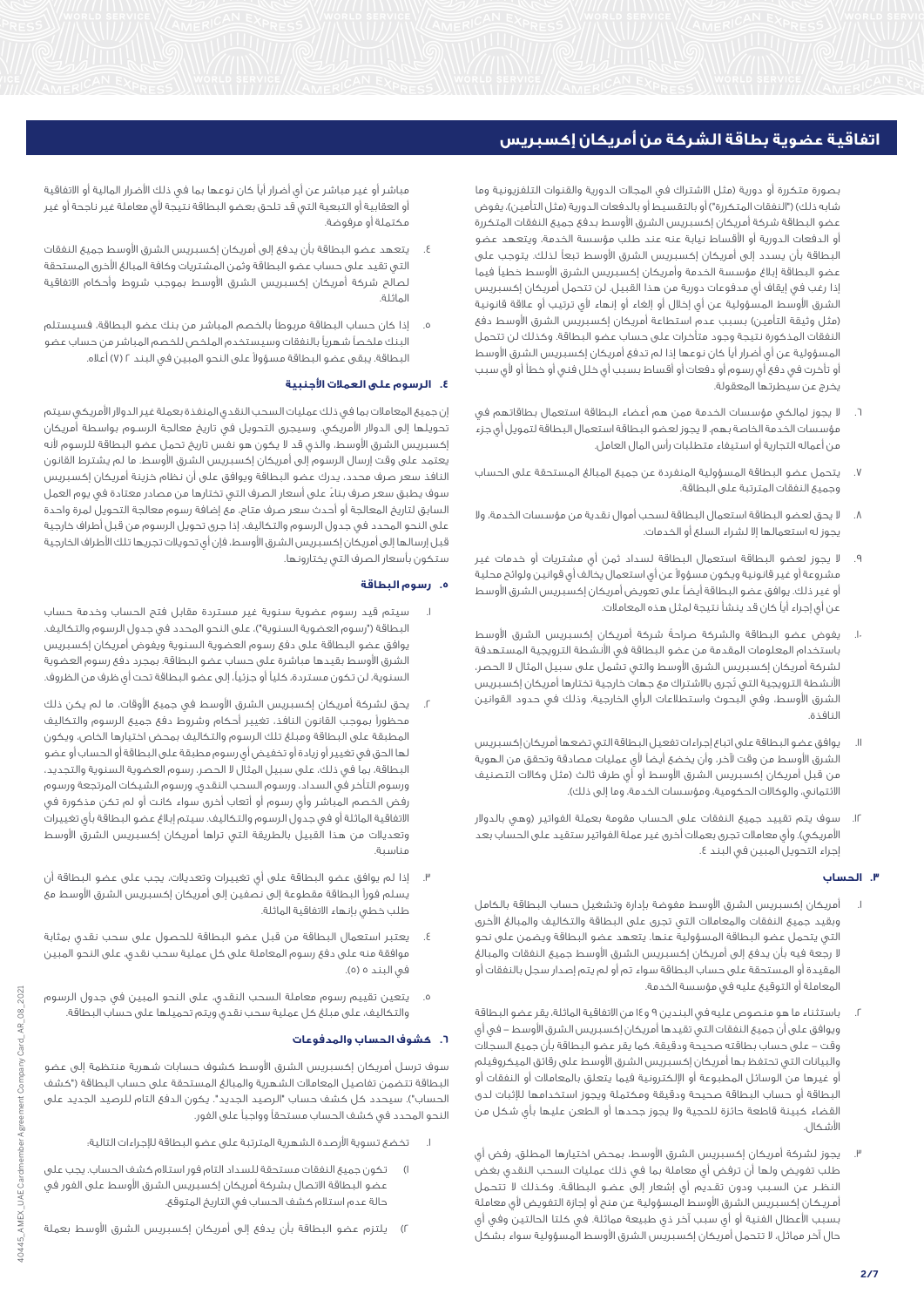الفاتورة. ومع ذلك، سيتم تحويل أي دفعة تُسدد بعملة أخرى، إذا قبلت بها أمريكان إكسبريس الشرق األوسط، إلى عملة الفاتورة الخاصة بعضو البطاقة. وقد يترتب على ذلك تأخير القيد على حساب بطاقة عضو البطاقة وقد يتحمل عضو البطاقة تكاليف التحويل أو تكاليف تحصيل هذه المدفوعات من البنك.

- 3( يجوز لشركة أمريكان إكسبريس الشرق األوسط، بمحض اختيارها الخاص، قبول الدفع المتأخر أو السداد الجزئي الموصوف على أنه سداد تام أو سداد لتسوية نزاع. ولكن عند القيام بذلك، ال تتنازل أمريكان إكسبريس الشرق األوسط أو توافق على تغيير أيٍ من حقوقها بموجب االتفاقية الماثلة أو بموجب القانون.
- 4( يجوز لشركة أمريكان إكسبريس الشرق األوسط أن تفرض على عضو البطاقة رسوماً على األرصدة المتأخرة شهرياً على النحو المحدد في جدول الرسوم والتكاليف. ستظهر الرسوم المذكورة في كشف الحساب مع رسالة "رسوم على الرصيد المتبقي".
- .2 إذا كان عضو البطاقة قد أبرم ترتيباً للخصم المباشر مع بنك عضو البطاقة، تخضع تسوية األرصدة الشهرية لإلجراءات التالية:
- 1( ستبلغ أمريكان إكسبريس الشرق األوسط المؤسسة المالية التي تم معها إبرام ترتيب الخصم المباشر شهرياً بإجمالي رسوم البطاقة.
- 2( ستقوم المؤسسة المالية تلقائياً بدفع رسوم البطاقة بالكامل نيابة عن عضو البطاقة عن طريق الخصم من الحساب البنكي لعضو البطاقة خالل 20 يوماً من تاريخ استالم البنك المذكور لملخص رسوم البطاقة، بشرط وجود أموال كافية في الحساب البنكي المذكور لتغطية المبلغ المستحق.
- 3( سوف يستلم عضو البطاقة، بموجب رسالة منفصلة، كشفاً شهرياً يبين الرسوم المقرر قيدها على حساب المؤسسة المالية لعضو البطاقة.
- 4( وفقاً لالتفاقية المبرمة بين أمريكان إكسبريس الشرق األوسط والمؤسسات المالية المشاركة للبطاقة، يجوز إلغاء حساب بطاقة عضو البطاقة تلقائياً إذا تم الرد بعدم سداد رسوم البطاقة من قبل المؤسسة المالية لعضو البطاقة وتحتفظ أمريكان إكسبريس الشرق األوسط بالحق في فرض حد أدنى من الرسوم على النحو المحدد في جدول الرسوم والتكاليف على كل رسوم يتم الرد بعد سدادها. لن تتحمل أمريكان إكسبريس الشرق األوسط المسؤولية عن أي خسارة أو ضرر مباشر أو تبعي قد ينشأ نتيجة لهذا اإللغاء.
- 5( إذا تم الرد بعدم سداد رسوم بطاقة عضو البطاقة من قبل المؤسسة المالية لعضو البطاقة، وترتب على ذلك إلغاء حساب عضو البطاقة، يجوز لشركة أمريكان إكسبريس الشرق األوسط، بمحض اختيارها، قبول الدفع المتأخر أو السداد الجزئي الموصوف على أنه سداد تام، أو الدفع لتسوية النزاع. ولكن عند القيام بذلك، ال تتنازل أمريكان إكسبريس الشرق الأوسط أو توافق على تغيير أي من حقوقها بموجب االتفاقية الماثلة أو بموجب القانون.
- 6( إذا تم الرد بعدم سداد رسوم بطاقة عضو البطاقة من قبل المؤسسة المالية لعضو البطاقة وترتب على ذلك إلغاء حساب عضو البطاقة، يجوز لشركة أمريكان إكسبريس الشرق األوسط فرض رسوم التأخر في السداد على النحو المحدد في جدول الرسوم والتكاليف.
- إذا كان عضو البطاقة هو المالك الوحيد لمؤسسة خدمة (وفقاً لسجلات أمريكان إكسبريس الشرق الأوسط)، يفوض عضو البطاقة بموجبه أمريكان إكسبريس الشرق األوسط بإيقاف المدفوعات المستحقة لعضو البطاقة أو مؤسسة الخدمة الخاصة به في حالة وجود متأخرات بأي مبلغ على حساب البطاقة.
- .4 يتم سداد جميع المدفوعات من قبل عضو البطاقة إلى أمريكان إكسبريس الشرق األوسط بعد خصم أي ضرائب أو مستقطعات أو رسوم أو جبايات أو أي خصومات أخرى.
- .5 إذا سدد عضو البطاقة أي دفعة إلى أمريكان إكسبريس الشرق األوسط إما عن طريق شيك أو من خالل الخصم المباشر، وتم عدم قبول الشيك أو رُفض الخصم المباشر أو لم يتم السداد لأى سبب من الأسباب، فسوف تفرض أمريكان إكسبريس الشرق الأوسط رسوماً على حساب البطاقة وفقاً لجدول الرسوم والتكاليف، باإلضافة إلى أي تكاليف أخرى ذات صلة قد تتحملها أمريكان إكسبريس الشرق األوسط. يتحمل عضو البطاقة المسؤولية التامة عن جميع التبعات القانونية عن إصدار شيك مرتجع، سواء أكانت مدنية أم جنائية. يتحمل عضو البطاقة المسؤولية المنفردة عن تسوية أي مشكالت ورسوم تتعلق بالخصم المباشر مباشرةً مع البنك الذي أبرم معه عضو البطاقة ترتيب الخصم المباشر المذكور. يتحمل عضو البطاقة المسؤولية أيضاً عن أي تكاليف قد تتحملها أمريكان إكسبريس الشرق األوسط في سبيل استرداد أي مدفوعات متأخرة من عضو البطاقة. يشمل ذلك جميع الرسوم والتكاليف القانونية التي قد تتحملها أمريكان إكسبريس الشرق األوسط في سبيل االستعانة بأي جهات خارجية، مثل

المحامين أو وكالء التحصيل، باإلضافة إلى جميع التكاليف التي قد تتحملها تلك الجهات الخارجية أثناء محاولة استرداد أي مبالغ متأخرة أو مبالغ مستحقة على الحساب نيابة عن أمريكان إكسبريس الشرق األوسط. في حالة عدم السداد التام من قبل عضو البطاقة، فور استالم كشف الحساب، يوافق عضو البطاقة ويقر بحق أمريكان إكسبريس الشرق األوسط في أن تخصم من حساب البطاقة أياً من التكاليف أو الرسوم المذكورة أعاله. كما يوافق عضو البطاقة ويتعهد بتعويض أمريكان إكسبريس الشرق الأوسط عن أي إجراء أياً كان قد ينشأ تبعاً لذلك.

- يتعهد عضو البطاقة بإخطار أمريكان إكسبريس الشرق الأوسط خطياً على الفور بأي تغيير يطرأ على عنوان إرسال الفواتير وأرقام االتصال. يتعهد عضو البطاقة أيضاً بتزويد أمريكان إكسبريس الشرق األوسط بنسخ من وثائق الهوية عند تجديدها أو تغييرها، مثل جواز السفر، والبطاقة السكانية والبطاقة المدنية، وبطاقة الهوية الشخصية، وما إلى ذلك، بمجرد حدوث أي تغييرات على أيٍ منها.
- .7 إذا دفع عضو البطاقة إلى أمريكان إكسبريس الشرق األوسط أي مبلغ بالزيادة عن الرصيد الجديد للبطاقة، تحتفظ أمريكان إكسبريس الشرق األوسط بالحق، حسبما تراه ضروريا،ً في التحقيق في سبب هذه المدفوعات الزائدة وبالتالي معالجة أو عدم معالجة هذه المدفوعات وإعادة المدفوعات إلى حساب عضو البطاقة.

# **.7 خدمات المؤسسات المالية**

)ينطبق هذا القسم على البطاقات المبرم بشأنها ترتيب الخصم المباشر من خالل المؤسسات المشاركة)

- .1 ال تخضع الترتيبات االئتمانية وخدمات المؤسسات المالية األخرى لالتفاقية الماثلة. تخضع لترتيبات منفصلة بين عضو البطاقة والمؤسسة المالية.
- .2 تتحمل المؤسسة المالية لعضو البطاقة المسؤولية التامة عن استمرار حد االئتمان لعضو البطاقة. إذا قررت المؤسسة المالية تعليقه أو تخفيضه، يجوز لشركة أمريكان إكسبريس الشرق األوسط، بمحض اختيارها، االستمرار في السماح لعضو البطاقة باستخدام البطاقة المذكورة، أو إلغاء حساب عضو البطاقة.

## **Membership Rewards® برنامج .8**

- .1 يتمتع أعضاء البطاقات بخيار التسجيل في برنامج مكافآت العضوية. تنطبق الرسوم السنوية، على النحو المحدد في جدول الرسوم والتكاليف، عند التسجيل.
- .2 ال يوجد تاريخ انتهاء لصالحية نقاط برنامج RRewards Membership العضوية طالما كان لعضو البطاقة حساب برنامج مكافآت العضوية ببطاقة مؤهلة ومسجلة.
	- .3 ال يوجد حد لعدد النقاط التي يمكن أن يكسبها عضو البطاقة.
- .4 سيتم ترحيل النقاط المكتسبة ألي سنة تعاقدية معينة في كل ذكرى سنوية لتاريخ التسجيل، بشرط استيفاء عضو البطاقة لجميع الشروط األخرى التي تحددها أمريكان إكسبريس الشرق األوسط.
- .5 ال تشكل النقاط المكتسبة في أي حساب ملكاً لعضو البطاقة وال يمكن إحالتها للغير أو استردادها نقدا.ً
- تحتفظ أمريكان إكسبريس الشرق الأوسط بالحق في تغيير شروط وأحكام برنامج Rewards Membership"( البرنامج"( أو اإلضافة إليها في أي وقت. ويعني ذلك، على سبيل المثال، أنه يجوز لشركة أمريكان إكسبريس الشرق األوسط تغيير عدد النقاط المكتسبة عن اإلنفاق، أو عدد النقاط المطلوبة السترداد المكافآت، أو فرض حدود و/ أو رسوم على كسب و/أو استرداد النقاط، أو تقديم أو زيادة رسوم البرنامج السنوية أو األخرى و/أو إلغاء المكافآت. باإلضافة إلى ذلك، تحتفظ أمريكان إكسبريس الشرق األوسط بالحق في إنهاء البرنامج بتقديم إشعار مسبق مدته ثالثة أشهر. خالل فترة اإلخطار البالغة ثالثة أشهر، يجوز لشركة أمريكان إكسبريس الشرق األوسط تغيير أو إلغاء بعض أو جميع المكافآت التي تكون حالية آنذاك. سينتهي حق عضو البطاقة في كسب النقاط واسترداد النقاط المستحقة بعد ثالثة أشهر من قيام أمريكان إكسبريس الشرق األوسط بتقديم ذلك اإلشعار إلى عضو البطاقة.
- .7 في حال وجود متأخرات على حساب البطاقة أو في حالة التأخر في السداد ولم يكن عضو البطاقة في وضع جيد ((لأسباب منها على سبيل المثال لا الحصر الوفاة أو الإفلاس أو الإعسار أو الإخلال أو الإلغاء أو غير ذلك)، سيتم إلغاء تسجيل عضو البطاقة في البرنامج ومصادرة نقاط برنامج مكافآت العضوية المستحقة على الحساب المذكور.
	- .8 يجوز تطبيق شروط وأحكام أخرى.

#### **.9 االستفسارات أو الشكاوى**

.1 إذا كان لدى عضو البطاقة أي استفسارات حول أيٍ من النفقات أو المعامالت التي تظهر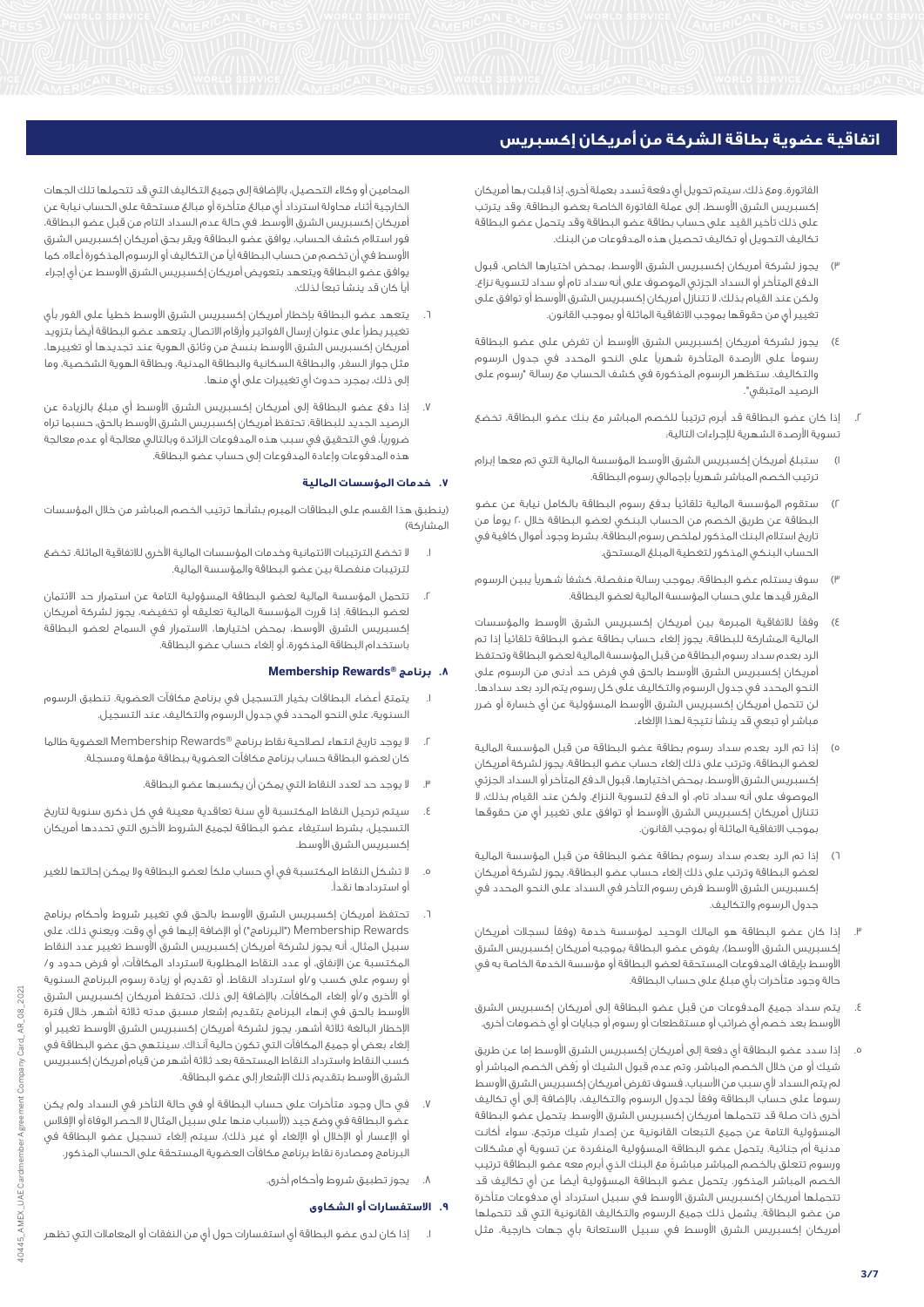في أي كشف حساب، يجب على عضو البطاقة االتصال بشركة أمريكان إكسبريس الشرق الأوسط فوراً وفي جميع الأحوال، في موعد أقصاه ٩٠ يوماً من تاريخ معالجة المعاملة أو النفقات والقيد على حساب البطاقة. إذا لم يقم عضو البطاقة بإشعار أمريكان إكسبريس الشرق األوسط بأي استفسارات أو نزاعات خالل فترة الــ 90 يوما،ً فإن عضو البطاقة يوافق ويقر بأن جميع النفقات والمعامالت التي تظهر على كشف الحساب صحيحة ودقيقة ومعتمدة ويتنازل بموجبه عن أي حق في االعتراض أو الجحد أو الطعن، بأي طريقة كانت، في أي من هذه المعامالت أو النفقات أو المبالغ. سوف تفترض أمريكان إكسبريس الشرق الأوسط أن جميع النفقات والمعاملات صحيحة ودقيقة ومعتمدة من قبل عضو البطاقة عند انقضاء فترة 90 يوماً المذكورة.

- .2 ال تتحمل شركة أمريكان إكسبريس الشرق األوسط المسؤولية عن السلع أو الخدمات التي يتم دفع ثمنها باستخدام البطاقة. بمجرد أن يدفع عضو البطاقة ثمن السلع أو الخدمات باستخدام بطاقته، ال يجوز لعضو البطاقة في أي وقت الحق إلغاء أي رسوم أو معاملة دون موافقة مؤسسة الخدمة التي اشترى منها السلع أو الخدمات. يجب تسوية أي نزاع يتعلق بجودة أو تسليم السلع أو الخدمات أو خالف ذلك بصورة مباشرة مع مؤسسة الخدمة المعنية. لن تشترك شركة أمريكان إكسبريس الشرق األوسط بشكل مباشر أو غير مباشر في أي نزاع من هذا القبيل. حتى في حالة حدوث مثل هذا النزاع، يجب على عضو البطاقة في جميع األحوال أن يدفع المبلغ اإلجمالي المستحق على النحو المبين في كشف الحساب الشهري لعضو البطاقة. إذا لم تتم الموافقة على هذا النزاع وتسويته من قبل مؤسسة الخدمة، فسيكون عضو البطاقة مسؤوالً وال يجوز له رفض دفع قيمة أي رسوم أو معاملة إلى أمريكان إكسبريس الشرق األوسط بسبب هذا النزاع أو عدم الرضا عن البضائع أو الخدمات المدفوع ثمنها باستخدام البطاقة أو أي أمر آخر متصل بها.
- .3 يجوز لشركة أمريكان إكسبريس الشرق األوسط، بمحض اختيارها، تقديم استفسار نيابة عن عضو البطاقة إلى مؤسسة الخدمة والحصول على الوثائق الداعمة ذات الصلة بأي معاملة (معاملات) متنازع عليها. تحتفظ أمريكان إكسبريس الشرق الأوسط بالحق في أن تقيد على حساب عضو البطاقة رسوم التحقيق على النحو المحدد في جدول الرسوم والتكاليف، والتي تغطي التكلفة التي تتحملها أمريكان إكسبريس الشرق األوسط أثناء إجراء تحقيقها بشأن أي معاملة متنازع عليها. ومع ذلك، إذا كشف التحقيق أن المعاملة المتنازع عليها ال تتعلق بعضو البطاقة بأي شكل من األشكال، فسوف تقوم أمريكان إكسبريس الشرق األوسط باعتماد حساب البطاقة للمعاملة المتنازع عليها ولن تفرض رسوم التحقيق. تبذل أمريكان إكسبريس الشرق األوسط جهوداً حسنة النية ومعقولة لتسوية النزاعات التي يرفعها عضو البطاقة. سيكون عضو البطاقة مسؤوالً عن جميع التكاليف المرتبطة بتحصيل المستحقات بما في ذلك نفقات الوكاالت القانونية والخارجية.
- .4 بناء على طلب عضو البطاقة أو الشركة ستزود أمريكان إكسبريس الشرق األوسط عضو البطاقة، بنسخة ثانية من كشف حسابه الشهري، إن كانت متاحة في سجالت أمريكان إكسبريس الشرق األوسط وقت الطلب. لن تفرض رسوم على إعادة طبع األشهر الثالثة األولى التي تسبق الطلب. ومع ذلك، سيتم فرض رسوم على النحو المحدد في جدول الرسوم والتكاليف، لكل شهر منفصل يطلبه عضو البطاقة، مقابل إعادة طبع كشوف الحساب التي تغطي فترة تتجاوز ثالثة أشهر قبل الطلب.

# **.10 إنهاء االتفاقية الماثلة**

- .1 يجوز لعضو البطاقة في أي وقت أن يقرر إنهاء االتفاقية الماثلة عن طريق تسليم جميع البطاقات الصادرة باسم عضو البطاقة إلى أمريكان إكسبريس الشرق األوسط، مصحوبة بطلب إلنهاء االتفاقية الماثلة، وإغالق الحساب، وإلغاء جميع البطاقات والخدمات المقدمة تبعاً لذلك. ومع ذلك، لن تنتهي االتفاقية ولن توافق أمريكان إكسبريس الشرق األوسط على اإلنهاء ما لم تتسلم أمريكان إكسبريس الشرق األوسط جميع البطاقات وأن يتم السداد التام لمجموع المبالغ المستحقة على الحساب والتي تستحق على الفور ويجب دفعها عند اإلنهاء. بمجرد دفع رسوم العضوية السنوية، لن تكون مستردة إلى عضو البطاقة، كلياً أو جزئيا،ً تحت أي ظرف من الظروف.
- .2 يحق لشركة أمريكان إكسبريس الشرق األوسط، في جميع األوقات، إنهاء االتفاقية الماثلة للضرورة فوراً دون إبداء أية أسباب لهذا اإلنهاء. تحتفظ أمريكان إكسبريس الشرق األوسط بالحق في إلغاء البطاقة وإغالق الحساب في حالة إساءة استعمالها أو مخالفة االتفاقية الماثلة من قبل عضو البطاقة. في جميع هذه الحاالت، لن تتحمل أمريكان إكسبريس الشرق األوسط المسؤولية عن أي أضرار تنشأ عن ذلك اإللغاء ولن يحق لعضو البطاقة استرداد رسوم العضوية السنوية أو أي جزء منها. عند إنهاء االتفاقية الماثلة أو إلغاء البطاقة ألي سبب من األسباب، تصبح جميع المبالغ المرصودة على حساب البطاقة مستحقة ومتوجبة الدفع على الفور. يلتزم عضو البطاقة بأن يدفع بالكامل المبلغ اإلجمالي المستحق على حساب البطاقة والمعامالت التي تم قيدها بالفعل على حساب البطاقة أو التي تظهر على كشف الحساب ويكون مسؤوالً عن جميع المبالغ األخرى بما في ذلك المعامالت والسحوبات النقدية والفوائد والنفقات والتكاليف األخرى التي لم تُقيد بعد على حساب البطاقة أو التي لم تظهر بعد على كشف الحساب.
- .3 ال يجوز لعضو البطاقة استخدام البطاقة بعد إلغاء أو انتهاء صالحية البطاقة أو بعد إنهاء االتفاقية الماثلة. باستثناء ما هو منصوص عليه في البند 14 من االتفاقية الماثلة، سيتم فرض جميع النفقات المترتبة على استخدام البطاقة من قبل عضو البطاقة أو بسبب أي استعمال غير مفوض على حساب البطاقة ويتحمل عضو البطاقة المسؤولية التامة عن جميع هذه النفقات.
- يجوز لشركة أمريكان إكسبريس الشرق الأوسط أن تدرج أى بطاقة ملغاة فى نشرة البطاقات الملغاة الخاصة بها أو إبالغ مؤسسات الخدمة بأي طريقة أخرى بذلك اإللغاء. إذا طلبت مؤسسة الخدمة من عضو البطاقة إعادة أو التخلي عن بطاقة ملغاة أو منتهية الصالحية بناءً على تعليمات من أمريكان إكسبريس الشرق األوسط، يجب على عضو البطاقة االلتزام واالستجابة لذلك الطلب على الفور.

## **.11 تجديد البطاقة**

- يفوض عضو البطاقة أمريكان إكسبريس الشرق الأوسط لتجديد البطاقة بصورة دورية قبل انتهاء صالحيتها.
- ما لم يتم إنهاء الاتفاقية الماثلة، يجوز لشركة أمريكان إكسبريس الشرق الأوسط إصدار بطاقات بديلة للبطاقات المفقودة أو المسروقة. وتسري على البطاقات البديلة المذكورة أحكام اتفاقية عضوية البطاقة الماثلة وتعديالتها من وقت آلخر.
- .3 يترك تجديد البطاقة أو عدم تجديدها إلى تقدير أمريكان إكسبريس الشرق األوسط المحض.

# **.12 الوفاة أو اإلفالس**

في حالة وفاة عضو البطاقة، ستقوم أمريكان إكسبريس الشرق األوسط بإلغاء البطاقة وطلب سداد إجمالي المبالغ المستحقة على الفور عبر جميع الوسائل المتاحة. إذا ما حُكم على عضو البطاقة أو الشركة بإشهار إفلاسه أو الإعسار، يجوز لشركة أمريكان إكسبريس الشرق الأوسط بمحض اختيارها المطلق إلغاء البطاقة وسحبها أو تقييد وقصر استعمال تلك البطاقات باإلضافة إلى أي حقوق أخرى قد تكون متاحة قانوناً لشركة أمريكان إكسبريس الشرق الأوسط حينئذٍ. يجوز لشركة أمريكان إكسبريس الشرق األوسط إلغاء وإنهاء جميع التسهيالت االئتمانية ومطالبة عضو البطاقة بدفع المبلغ اإلجمالي المستحق على حساب البطاقة على الفور حتى وإن كانت تلك المبالغ قد سبق تأجيل دفعها.

#### **.13 حماية البطاقة ورقم التعريف الشخصي**

يجب على عضو البطاقة في جميع الأوقات حماية البطاقة ورقم (أرقام) التعريف الشخصي واتخاذ التدابير المناسبة لضمان أمن البطاقة ومنع الغير من استعمال البطاقة أو معرفتهم لرقم التعريف الشخصي. يجب المحافظة على السرية التامة لرقم التعريف الشخصي. يجب عدم تدوين رقم التعريف الشخصي على البطاقة نفسها أو على أي شيء يُحفظ عادةً مع البطاقة. لضمان توفير الحماية المناسبة، يجب عدم كتابة رقم التعريف الشخصي بأي طريقة غير مشفرة.

## **.14 البطاقات المفقودة أو المسروقة أو التالفة**

إذا فقد عضو البطاقة البطاقة أو في حالة تلفها أو سرقتها أو إذا أصبح رقم التعريف الشخصي معروفاً ألي شخص آخر، يجب على عضو البطاقة إبالغ أمريكان إكسبريس الشرق األوسط على الفور بذلك هاتفيا،ً وعليه أن يعقب ذلك بتقديم إخطار خطي إلى أمريكان إكسبريس الشرق الأوسط خلال ٣ أيام من تاريخ حدوث أي من الحالات المذكورة أعلاه، وفقاً للقوانين النافذة. يجب إرسال جميع الإشعارات بموجب هذه المادة إلى العنوان التالي: أميكس (الشرق الأوسط) ش.م.ب (مقفلة) – الإمارات، ص.ب. ،٣٩٦، دبي، الإمارات العربية المتحدة أو رقم الفاكس: ٤٥٠،٣٧١٥ ٤، (٩٧١+). إلبالغ أمريكان إكسبريس الشرق األوسط هاتفيا،ً يرجى االتصال بالرقم المبين في الموقع اإللكتروني. إذا تم إبالغ أمريكان إكسبريس الشرق األوسط حسب األصول بالطريقة المبينة أعاله، فلن يتحمل عضو البطاقة المسؤولية عن أي نفقات تتم على البطاقة من قبل أي طرف ثالث بعد اإلبالغ عن فقدان البطاقة أو سرقتها. سيترتب على عدم امتثال عضو البطاقة ألحكام هذه المادة تحمل عضو البطاقة للمسؤولية عن جميع المعامالت التي تجرى على البطاقة المفقودة أو المسروقة حتى تبليغ أمريكان إكسبريس الشرق األوسط بفقدان البطاقة أو سرقتها. ومع ذلك، يتحمل عضو البطاقة في جميع األوقات المسؤولية التامة عن جميع النفقات بما في ذلك عمليات السحب النقدي حتى وإن كانت قد تمت بمعرفة طرف ثالث إذا كان ذلك الطرف الثالث قد حاز البطاقة أو رقم التعريف الشخصي بعلم أو إذن أو موافقة أو أي فعل آخر من جانب عضو البطاقة أو بسبب إهماله. إذا تم العثور على البطاقة بعد اإلبالغ عن فقدانها أو سرقتها، ال يجوز لعضو البطاقة استعمال أو الشروع في استعمال البطاقة ذات الصلة ويجب على الفور إبالغ أمريكان إكسبريس الشرق األوسط التي ستتخذ اإلجراء المناسب.

## **.15 المعامالت االحتيالية**

.1 إذا أجرى عضو البطاقة أو شرع في إجراء أي معاملة تنطوي على غش واحتيال أياً كان نوعها حسبما تقرره أمريكان إكسبريس الشرق األوسط أو القوانين النافذة، يكون لشركة أمريكان إكسبريس الشرق الأوسط الحق فى إلغاء البطاقة فوراً بالإضافة إلى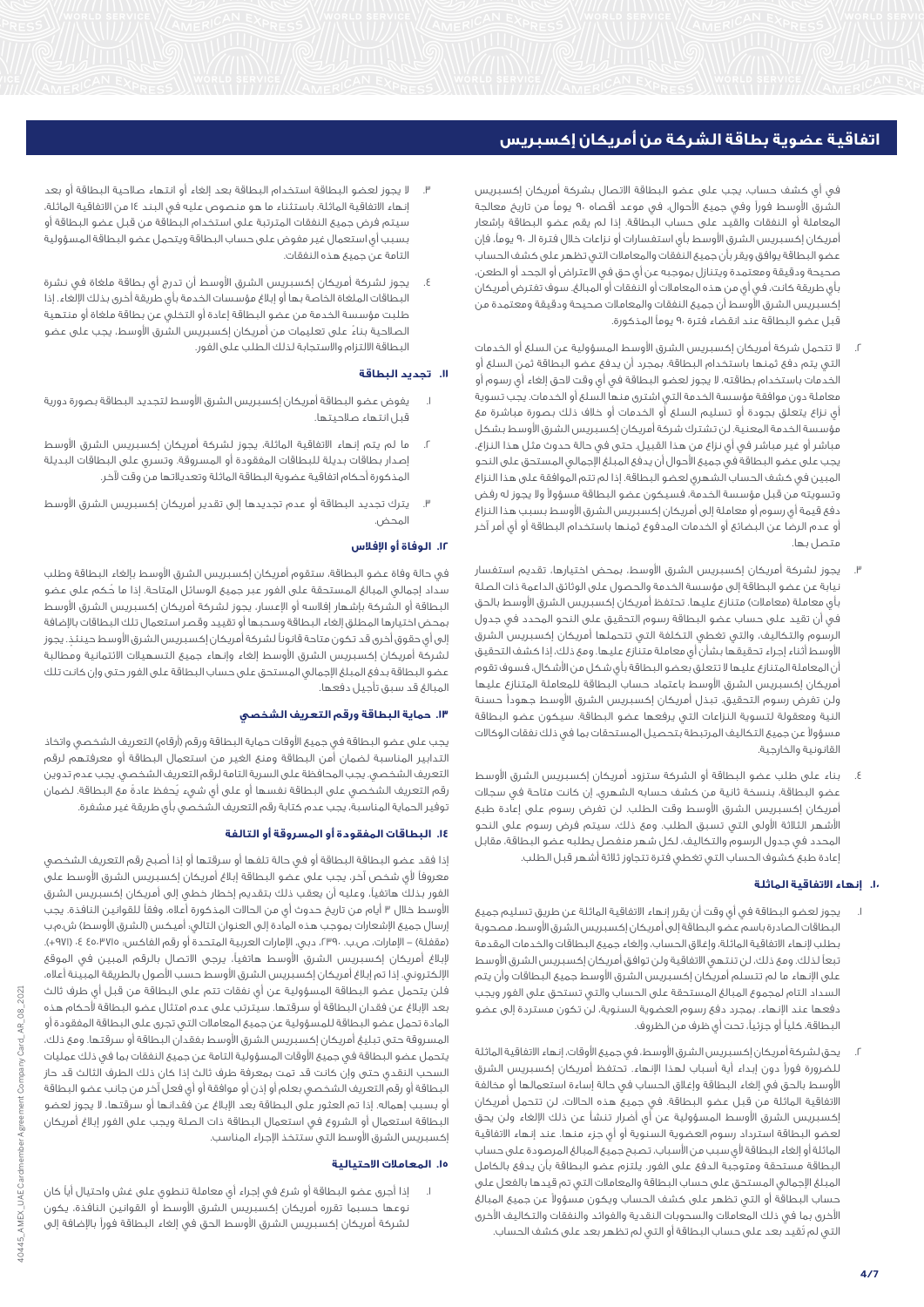اتخاذ أي إجراء قانوني آخر يكفله القانون. يتحمل عضو البطاقة المسؤولية التامة عن جميع المبالغ واألضرار أياً كان نوعها والتي قد تلحق بشركة أمريكان إكسبريس الشرق األوسط أو مؤسسات الخدمة أو الغير بسبب تصرفاته االحتيالية. يكون لشركة أمريكان إكسبريس الشرق الأوسط الحق وتكون مفوضة بموجبه برفع الشكاوى والبلاغات نيابة عن عضو البطاقة وتقديم معلومات عن البطاقة أو الحساب أو المعامالت إلى أي محكمة مختصة أو جهة تنظيمية أو حكومية والمشاركة في أي تحقيق يتعلق بالغش واالحتيال.

إذا استخدم عضو البطاقة بطاقته طبقاً لأحكام الاتفاقية الماثلة في سبيل دفع ثمن السلع أو الخدمات المعروضة عبر اإلنترنت على المواقع اإللكترونية التي تعرض شعار "ضمان الحماية من االحتيال على شبكة اإلنترنت"، فلن يكون عضو البطاقة مسؤوالً عن أي معاملة احتيالية غير مرخصة تتم على بطاقته إال إذا أخفق عضو البطاقة في إبالغ أمريكان إكسبريس الشرق األوسط بتلك المعاملة االحتيالية خالل 30 يوماً من تاريخ استالم كشف الحساب الذي تظهر عليه هذه المعاملة االحتيالية.

# **.16 المسؤولية والتعويض**

- لن تتحمل أمريكان إكسبريس الشرق الأوسط مسؤولية رفض مؤسسة الخدمة البطاقة لديها أو عدم قبول البطاقة في جهاز الصراف اآللي ألي سبب من األسباب. إذا وافقت مؤسسة الخدمة على تعويض عضو البطاقة عن قيمة أي نفقات، فلن تقوم أمريكان إكسبريس الشرق األوسط بإدخال قيد دائن على حساب البطاقة إذا استلمت أمريكان إكسبريس الشرق األوسط تأكيداً مناسباً بالتعويض من مؤسسة الخدمة. ال تتحمل أمريكان إكسبريس الشرق األوسط المسؤولية بأي شكل من األشكال عن السلع أو الخدمات المقدمة إلى عضو البطاقة.
- .2 ما لم يرد نص صريح بخالف ذلك، لن تكون أمريكان إكسبريس الشرق األوسط مسؤولة عن المعامالت على حساب عضو البطاقة إال في حالة إساءة استعمال البطاقة قبل استالمها من قبل عضو البطاقة.
- .3 سترد أمريكان إكسبريس الشرق األوسط المبالغ المقيدة بالخطأ على حساب البطاقة وأي فائدة ترتبت على تلك المبالغ. وفي جميع األحوال، يكون عضو البطاقة مسؤوالً عن جميع المبالغ أو األضرار الناتجة عن ارتكاب عضو البطاقة أو شروعه في ارتكاب غش واحتيال.
- ٤. حيثما يقتضي الأمر وخصوصاً في أي من الأحوال المنصوص عليها في البنود ١٤ و١٥ و16 من االتفاقية الماثلة، يوافق عضو البطاقة على التعاون وبذل قصارى جهده في المساعدة في أي تحقيق قد ترغب أمريكان إكسبريس الشرق األوسط بإجرائه.
- .<br>٥. لن تتحمل أمريكان إكسبريس الشرق الأوسط المسؤولية بأي حال من الأحوال عن أي مبالغ أو مطالبات أو أضرار أياً كان نوعها والتي تنتج عن أيٍ من الحاالت التالية: )1( عدم قبول البطاقة أو الطريقة التي يجرى بها قبول البطاقة أو رفضها، )2( عجز أمريكان إكسبريس الشرق األوسط عن أداء التزاماتها بموجب االتفاقية الماثلة بسبب خلل فني أياً كان نوعه بما في ذلك أي عطل في األنظمة اآللية والمعلومات ومعالجة التواريخ أو البيانات األخرى والمنازعات المالية أو أي حدث آخر يخرج عن السيطرة المعقولة لشركة .<br>أمريكان إكسبريس الشرق الأوسط، (٣) الأضرار غير المباشرة أو الخاصة أو التبعية الناشئة عن أي سبب بموجب االتفاقية الماثلة.
- .<br>1. يتحمل عضو البطاقة المسؤولية المنفردة عن جميع المبالغ المستحقة على حساب البطاقة بما في ذلك النفقات المترتبة على البطاقة.

# **.17 تغيير االتفاقية**

- .1 يكون لشركة أمريكان إكسبريس الشرق األوسط، في جميع األوقات، ما لم تحظر القوانين النافذة ذلك، الحق في تغيير جميع أو بعض أحكام االتفاقية الماثلة من طرف واحد، بما في ذلك الرسوم والتكاليف وأسعار الفائدة المطبقة في جدول الرسوم والتكاليف، أو األحكام األخرى المنطبقة على حساب البطاقة أو البطاقة. ستقوم أمريكان إكسبريس الشرق األوسط بإخطار عضو البطاقة والشركة بأي تغييرات إما عن طريق االتصاالت الخطية أو اإللكترونية أو عن طريق نشر التغييرات بأي طريقة أو بأي وسيلة أخرى مالئمة. ما لم تقرر أمريكان إكسبريس الشرق األوسط سريان التغييرات بأثر فوري أو غير ذلك، تسري جميع التغييرات وتكون ملزمة بعد مرور 7 أيام من تاريخ النشر أو اإلخطار بالتغييرات. سيعتبر عضو البطاقة والشركة قد قدما موافقة نهائية وتامة على أي تغييرات بعد انقضاء فترة السبعة أيام المذكورة أعاله أو أي فترة أخرى تحددها أمريكان إكسبريس الشرق األوسط. بغض النظر عن األحكام المذكورة أعاله، يعد استعمال البطاقة بعد نشر أي تغييرات أو اإلخطار بها تأكيداً على موافقة عضو البطاقة التامة والنهائية على هذه التغييرات. إذا لم يوافق عضو البطاقة على أي تغييرات، يجب على عضو البطاقة أن يسلم فوراً البطاقة مقطوعة إلى نصفين إلى أمريكان إكسبريس الشرق الأوسط مرفقة بطلب خطى لإنهاء الاتفاقية الماثلة.
- .2 يكون لشركة أمريكان إكسبريس الشرق األوسط، بمحض اختيارها، الحق في أن تقرر عدم ممارسة أي حق بموجب االتفاقية الماثلة، بما في ذلك الحق في فرض المبلغ الكامل

ألي رسوم، دون تنازل عن ذلك الحق. يشترط في أي تنازل عن حق من قبل أمريكان إكسبريس الشرق األوسط أن يكون خطياً وموقعاً منها. وباستثناء ما قد توافق عليه أمريكان إكسبريس الشرق األوسط خطيا،ً فإنها لن تعتبر متنازلة عن أي حقوق عندما تكون (أ) قد قبلت بالسداد المتأخر أو السداد الجزئى، (ب) قد قبلت بشيك أو دفعة أخرى تحمل علامة "مدفوع بكامل" أو مشفوعة بشروط أو قيود أخرى، (ج) قد مددت تاريخ استحقاق أي دفعة مستحقة بموجب الاتفاقية الماثلة، و (د) قد قامت بالإفراج عن أي ضمان أو إبراء أي شخص مسؤول من التزامات عضو البطاقة بموجب االتفاقية الماثلة.

## **.18 الحوالة**

يكون لشركة أمريكان إكسبريس الشرق األوسط في جميع األوقات الحق في إحالة أو تحويل بعض أو جميع حقوقها أو مصالحها أو التزاماتها بموجب االتفاقية الماثلة إلى أيٍ من شركاتها التابعة أو الزميلة أو الشقيقة أو القابضة أو فروعها أو شركائها التجاريين أو الغير. كما يكون لشركة أمريكان إكسبريس الشرق األوسط الحق في تحويل أو تأمين أو بيع أو رهن أو التصرف في جميع أو بعض المستحقات على حساب البطاقة. يصادق عضو البطاقة ويوافق على جميع هذه التصرفات مقدما.ً ويعتبر أي محال إليه من أمريكان إكسبريس الشرق األوسط طرفاً ثالثاً مستفيداً من االتفاقية الماثلة بنفس القدر كما لو كان طرفاً في االتفاقية الماثلة، ويكون له الحق في إنفاذ أحكام االتفاقية الماثلة. يوافق عضو البطاقة ويقر بموجبه بجميع هذه التصرفات اآلن وفي وقت كل إحالة أو حوالة

# **.19**. **الخصوصية والقانون النافذ**

- .1 يوافق عضو البطاقة على االمتثال لجميع أنظمة مراقبة الصرف النافذة والتي تصدر من وقت آلخر.
- .2 تخضع االتفاقية الماثلة وأداؤها وتفسير أحكامها وجميع األمور الناشئة عن إصدار أو استعمال البطاقة للقانون اإلنجليزي ويكون لمحاكم مركز دبي المالي العالمي في دبي االختصاص القضائي وتختص بالفصل في جميع المنازعات أو األمور الناشئة فيما يتعلق باالتفاقية الماثلة أو البطاقة أو غيرها من األمور األخرى ذات الصلة. يوافق عضو البطاقة أيضاً على حق شركة أمريكان إكسبريس الشرق األوسط بمباشرة إجراءات التحصيل أو اتخاذ أي إجراء قانوني آخر في أي اختصاص قضائي آخر يقيم فيه عضو البطاقة أو يقطنه من وقت آلخر ويوافق على الخضوع لذلك االختصاص القضائي.
- قد لا يكون ممكناً لشركة أمريكان إكسبريس الشرق الأوسط أن تحتفظ بأصول جميع القسائم واإليصاالت وسجالت المعامالت والمستندات األخرى الموقعة بمعرفة عضو البطاقة لمعالجة أي معاملة أو مستندات أخرى موقعة فيما يتعلق باستعمال البطاقة. إن من سياسة أمريكان إكسبريس الشرق األوسط االحتفاظ بتلك المستندات بالتصوير المصغر بالميكروفيلم أو بوسيلة إلكترونية. وتبعاً لذلك، يوافق عضو البطاقة بموجبه على صحة ودقة واكتمال مثل ذلك الميكروفيلم أو السجالت اإللكترونية أو البيانات التي تحتفظ بها أمريكان إكسبريس الشرق الأوسط بأي شكل من الأشكال أو أي نسخ أو صور منها حتى لو لم تكن موقعة وتكون دليالً قطعياً يتمتع بالحجية في اإلثبات لدى أي محكمة قضائية إلثبات أي وقائع أو مسألة سواء كانت متعلقة بالحساب أو بمعاملة أو رسوم ويتنازل عن أي حق في االعتراض أو الجحد أو الطعن في هذه األدلة بأي شكل من األشكال. يوافق عضو البطاقة أيضاً على أنه يجوز استخدام أي دليل كهذا في أي إجراء للتحقق من صحة توقيعه.
	- .4 سوف تقوم أمريكان إكسبريس الشرق األوسط بما يلي:
- )أ( اإلفصاح عن معلومات حول عضو البطاقة وحساب بطاقته والنفقات على حساب بطاقته (والتي قد تتضمن تفاصيل عن البضائع و/أو الخدمات المشتراة) إلى .<br>شركات ضمن مجموعة شركات أمريكان إكسبريس العالمية (بما في ذلك الغير والمؤسسات الأخرى التى تصدر البطاقة أو تقدم الخدمات ذات الصلة)، وإلى أي طرف آخر يظهر اسمه أو شعاره على البطاقة الصادرة إلى عضو البطاقة، وإلى أي طرف مفوض من قبل عضو البطاقة، وإلى من يتولون أعمالنا وممولينا والمؤسسات التي تقبل البطاقة لدفع ثمن السلع أو الخدمات التي يشتريها عضو البطاقة والحصول على هذه المعلومات من تلك األطراف، من أجل إدارة حساب البطاقة وخدمته، ومعالجة وتحصيل النفقات التي تتم بموجبها وإدارة أي ميزات أو برامج تأمينية يكون عضو البطاقة منضماً إليها. عندما يشتري عضو البطاقة سلعاً أو خدمات نيابة عن طرف ثالث، يؤكد عضو البطاقة أنه قد حصل على موافقة الطرف الثالث على اإلفصاح عن معلوماته إلى مجموعة شركات أمريكان إكسبريس العالمية من أجل تلك الأغراض.
- )ب( استخدام المعلومات المتعلقة بعضو البطاقة وبكيفية استعماله لحساب بطاقته إلنتاج قوائم بهدف استعمالها ضمن مجموعة شركات أمريكان إكسبريس العالمية (بما في ذلك المؤسسات الأخرى التي تصدر البطاقة) وغيرها من الشركات المنتقاة من أجل قيام أمريكان إكسبريس الشرق األوسط أو هذه الشركات بتطوير أو تقديم عروض إلى عضو البطاقة (بالبريد أو البريد الإلكتروني أو الهاتف أو الرسائل القصيرة أو أي وسيلة اتصال أخرى) للمنتجات والخدمات التي قد تحظى باهتمام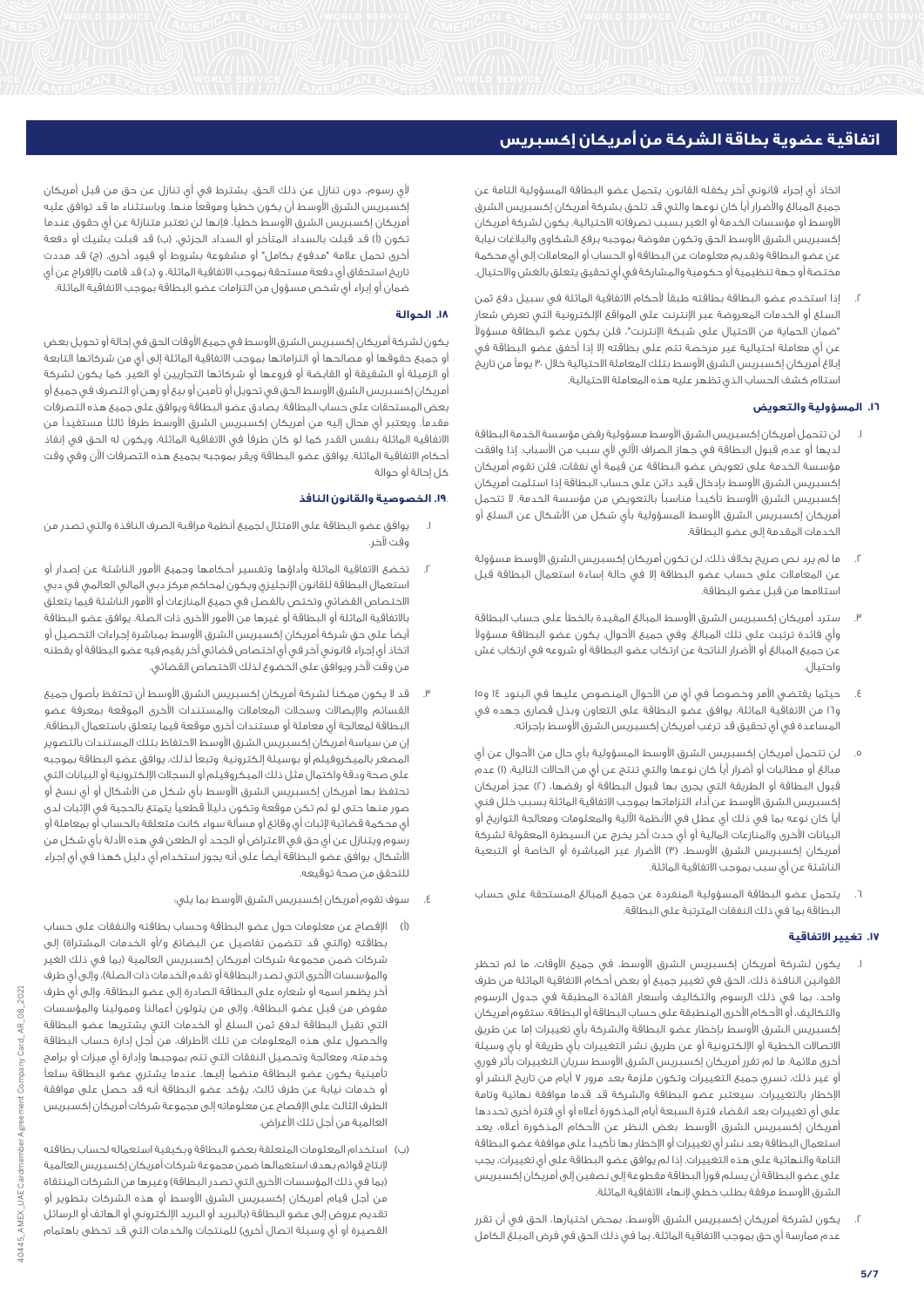عضو البطاقة. يمكن الحصول على المعلومات المستخدمة إلنتاج هذه القوائم من نموذج طلب العضوية، ومن المعلومات المتعلقة بالمكان الذي تستخدم فيه البطاقة وبطبيعة النفقات التي يجريها عضو البطاقة على البطاقة، ومن الاستبيانات والبحوث (التي قد تتضمن الاتصال بعضو البطاقة بالبريد أو هاتفياً) ومن المعلومات التي يتم الحصول عليها من مصادر خارجية أخرى مثل التجار أو المؤسسات التسويقية.

- )ج( تبادل المعلومات حول عضو البطاقة وحساب بطاقته مع وكاالت التصنيف االئتماني أو مكاتب المعلومات االئتمانية أو السلطات التنظيمية، واإلبالغ عن أي معاملة أو واقعة أو مسألة أو حادثة تتعلق بالبطاقة أو عضو البطاقة إلى السلطات التنظيمية. يجوز مشاركة هذه المعلومات مع المؤسسات األخرى في سبيل تقييم الطلبات المستلمة من عضو البطاقة أو من أفراد أسرته من أجل الحصول على االئتمان أو التسهيالت األخرى ومن أجل منع االحتيال والغش واقتفاء أثر المدينين.
- )د( إجراء التحريات عن الوضع االئتماني عندما تكون أي أموال مدينة على عضو البطاقة في حساب بطاقته )بما في ذلك االتصال ببنك عضو البطاقة أو المؤسسة المالية أو مرجع موثق) والإفصاح عن المعلومات الخاصة بعضو البطاقة وحساب بطاقته إلى وكاالت التحصيل والمحامين لغرض تحصيل الديون المرصودة على حساب بطاقة عضو البطاقة.
- )ه( إجراء المزيد من التحريات االئتمانية وتحليل المعلومات المتعلقة بعضو البطاقة والنفقات المقيدة على حساب بطاقته، للمساعدة في إدارة حساب بطاقة عضو البطاقة، وتفويض النفقات فيه ومنع الغش واالحتيال.
- (و) مراقبة وتسجيل أي مكالمات هاتفية بين أمريكان إكسبريس الشرق الأوسط وعضو البطاقة، إما بصورة مباشرة من قبل أمريكان إكسبريس الشرق الأوسط أو من قبل مؤسسات تختارها أمريكان إكسبريس الشرق األوسط، واالحتفاظ بدليل على محتوى هذه المكالمات الهاتفية وضمان إتاحة مستوى ثابت من الخدمات )بما في ذلك تدريب الموظفين) وتفعيل الحساب.
	- )ز( القيام بكل ما ورد أعاله داخل منطقة الشرق األوسط وخارجها.
- .5 إذا كان عضو البطاقة يعتقد أن أي معلومات تحتفظ بها أمريكان إكسبريس الشرق األوسط عنه غير صحيحة أو غير مكتملة، يجب على عضو البطاقة أن يسارع ودون تأخير إلى مخاطبة أميكس (الشرق الأوسط) ش.م.ب (مقفلة) – الإمارات، على العنوان ص.ب. ،2390 دبي، اإلمارات العربية المتحدة.

# **.20 حماية البيانات والسرية**

- .1 يوافق عضو البطاقة صراحةً بموجبه على جمع البيانات الشخصية لعضو البطاقة وتخزينها واستخدامها ونقلها (في صورة إلكترونية أو أي صورة أخرى) من قبل مجموعة شركات أمريكان إكسبريس في جميع أنحاء العالم والشركات التابعة لها )داخل دولة الإمارات العربية المتحدة أو خارجها) لغرض تنفيذ وتسيير وإدارة حساب عضو البطاقة وإتاحة البطاقة. يدرك عضو البطاقة أن أمريكان إكسبريس الشرق األوسط قد تحتفظ ببعض المعلومات الشخصية عن عضو البطاقة، بما في ذلك، على سبيل المثال ال الحصر، االسم وعنوان المنزل ورقم الهاتف وتاريخ الميالد ورقم التعريف والراتب والجنسية والمسمى الوظيفي لغرض تنفيذ وتسيير وإدارة حساب عضو البطاقة. باإلضافة إلى ذلك، يجوز لشركة أمريكان إكسبريس الشرق األوسط إرسال معلومات تسويقية إلى عضو البطاقة (مثل الرسائل الإخبارية أو معلومات المنتجات أو دعوات الفعاليات) فيما يتعلق بالمنتجات والخدمات التي قد تحظى باهتمام عضو البطاقة، ويمكن استخدام البيانات الشخصية لعضو البطاقة من قبل أمريكان إكسبريس الشرق الأوسط لتقديم العروض إلى عضو البطاقة وتزويد عضو البطاقة بأفضل خدمة ممكنة.
	- .2 يدرك عضو البطاقة ويوافق على أنه يجوز لشركة أمريكان إكسبريس الشرق األوسط:
- أ. استخدام المعلومات المتعلقة بعضو البطاقة وبكيفية استعماله لحساب بطاقته إلنتاج قوائم بهدف استعمالها ضمن مجموعة شركات أمريكان إكسبريس العالمية (بما في ذلك المؤسسات الأخرى التي تصدر البطاقة) وغيرها من الشركات المنتقاة من أجل قيام أمريكان إكسبريس الشرق األوسط أو هذه الشركات بتطوير أو تقديم عروض إلى عضو البطاقة (بالبريد أو البريد الإلكتروني أو الهاتف أو الرسائل القصيرة أو أي وسيلة اتصال أخرى) للمنتجات والخدمات التي قد تحظى باهتمام عضو البطاقة. يمكن الحصول على المعلومات المستخدمة إلنتاج هذه القوائم من نموذج طلب العضوية، ومن المعلومات المتعلقة بالمكان الذي تستخدم فيه البطاقة وبطبيعة النفقات التي يجريها عضو البطاقة على البطاقة، ومن الاستبيانات والبحوث (التي قد تتضمن الاتصال بعضو البطاقة بالبريد أو هاتفياً) ومن المعلومات التي يتم الحصول عليها من مصادر خارجية أخرى مثل التجار أو المؤسسات التسويقية.
- تبادل المعلومات حول عضو البطاقة وحساب بطاقته مع وكالات التصنيف االئتماني أو مكاتب المعلومات االئتمانية أو السلطات التنظيمية، واإلبالغ عن أي معاملة أو واقعة أو مسألة أو حادثة تتعلق بالبطاقة أو عضو البطاقة إلى السلطات التنظيمية. يجوز مشاركة هذه المعلومات مع المؤسسات األخرى في سبيل تقييم الطلبات المستلمة من عضو البطاقة أو من أفراد أسرته من أجل الحصول على الائتمان أو التسهيلات الأخرى ومن أجل منع الاحتيال والغش واقتفاء أثر المدينين.
- ج. إجراء التحريات عن الوضع االئتماني عندما تكون أي أموال مدينة على عضو البطاقة في حساب بطاقته (بما في ذلك الاتصال ببنك عضو البطاقة أو المؤسسة المالية أو مرجع موثق) والإفصاح عن المعلومات الخاصة بعضو البطاقة وحساب بطاقته إلى وكاالت التحصيل والمحامين لغرض تحصيل الديون المرصودة على حساب بطاقة عضو البطاقة.
- د. إجراء المزيد من التحريات االئتمانية وتحليل المعلومات المتعلقة بعضو البطاقة والنفقات المقيدة على حساب بطاقته، للمساعدة في إدارة حساب بطاقة عضو البطاقة، وتفويض النفقات فيه ومنع الغش واالحتيال.
- ه. مراقبة وتسجيل أي مكالمات هاتفية بين أمريكان إكسبريس الشرق األوسط وعضو البطاقة، إما بصورة مباشرة من قبل أمريكان إكسبريس الشرق األوسط أو من قبل مؤسسات تختارها أمريكان إكسبريس الشرق األوسط، واالحتفاظ بدليل على محتوى هذه المكالمات الهاتفية وضمان إتاحة مستوى ثابت من الخدمات )بما في ذلك تدريب الموظفين) وتفعيل الحساب.
	- و. القيام بكل ما ورد أعاله داخل منطقة الشرق األوسط وخارجها.
- ز. مباشرة كل ما سبق فيما يتعلق بأي عضو لبطاقة تكميلية في حساب البطاقة. عندما يوافق عضو البطاقة على إصدار البطاقة التكميلية، يؤكد عضو البطاقة أنه قد حصل على موافقة عضو البطاقة التكميلية لإلفصاح عن معلوماته إلى مجموعة شركات أمريكان إكسبريس العالمية ومعالجتها لألغراض المذكورة أعاله.
- يدرك عضو البطاقة أنه سيتم الاحتفاظ بالبيانات فقط بالقدر الضروري لتنفيذ وتسيير وإدارة الحساب وإتاحة البطاقة. يدرك عضو البطاقة أنه يجوز لعضو البطاقة، في أي وقت، مراجعة البيانات، وطلب أي معلومات إضافية حول تخزين البيانات ومعالجتها، وطلب إجراء أي تعديالت ضرورية على البيانات أو رفض أو سحب الموافقات المقدمة بموجبه، في أي حال من األحوال دون تكلفة، عن طريق االتصال بشركة أمريكان إكسبريس الشرق األوسط خطيا.ً
- .4 تتوفر المزيد من التفاصيل المتعلقة بجمع البيانات الشخصية ومعالجتها ونقلها والكشف عنها عبر اإلنترنت على الموقع اإللكتروني: ae.americanexpress.www.
- .5 يفوض عضو البطاقة أمريكان إكسبريس الشرق األوسط للحصول على معلومات، على أساس مستمر، من مؤسسة االتحاد للمعلومات االئتمانية والمصارف والبنوك والمؤسسات المالية األخرى أو صاحب عمل عضو البطاقة أو أي هيئة أخرى تراها أمريكان إكسبريس الشرق األوسط مناسبة، حول الشؤون المالية وغير المالية لعضو البطاقة والتي تشمل على سبيل المثال ال الحصر، تفاصيل التسهيالت البنكية لعضو البطاقة والمركز المالي والدخل وأي معلومات أخرى تتعلق بعضو البطاقة والتي تراها أمريكان إكسبريس الشرق األوسط مناسبة دون الرجوع إلى عضو البطاقة.
- يدرك عضو البطاقة ويوافق على أنه يجوز لشركة أمريكان إكسبريس الشرق الأوسط اإلفصاح عن المعلومات السرية:
- أ. المتعلقة بعضو البطاقة وحساب بطاقته والنفقات التي تجرى على حساب بطاقته (والتي قد تتضمن تفاصيل عن البضائع و/أو الخدمات المشتراة) إلى شركات ضمن مجموعة شركات أمريكان إكسبريس العالمية (بما في ذلك الغير والمؤسسات الأخرى التي تصدر البطاقة أو تقدم الخدمات ذات الصلة)، وإلى أي طرف آخر يظهر اسمه أو شعاره على البطاقة الصادرة إلى عضو البطاقة، وإلى أي طرف مفوض من قبل عضو البطاقة، وإلى من يتولون أعمالنا وممولينا والمؤسسات التي تقبل البطاقة لدفع ثمن السلع أو الخدمات التي يشتريها عضو البطاقة والحصول على هذه المعلومات من تلك األطراف، من أجل إدارة حساب البطاقة وخدمته، ومعالجة وتحصيل النفقات التي تتم بموجبها وإدارة أي ميزات أو برامج تأمينية يكون عضو البطاقة منضماً إليها. عندما يشتري عضو البطاقة سلعاً أو خدمات نيابة عن طرف ثالث، يؤكد عضو البطاقة أنه قد حصل على موافقة الطرف الثالث على اإلفصاح عن معلوماته إلى مجموعة شركات أمريكان إكسبريس العالمية من أجل تلك األغراض.
- ب. إلى مستشاريها المهنيين الذين يتحملون واجباً بالسرية تجاه أمريكان إكسبريس الشرق الأوسط.
- إلى أي محال أو منقول إليه فعلي أو محتمل (أو أي وكيل أو مستشار لأي مما سبق) من أمريكان إكسبريس الشرق األوسط.